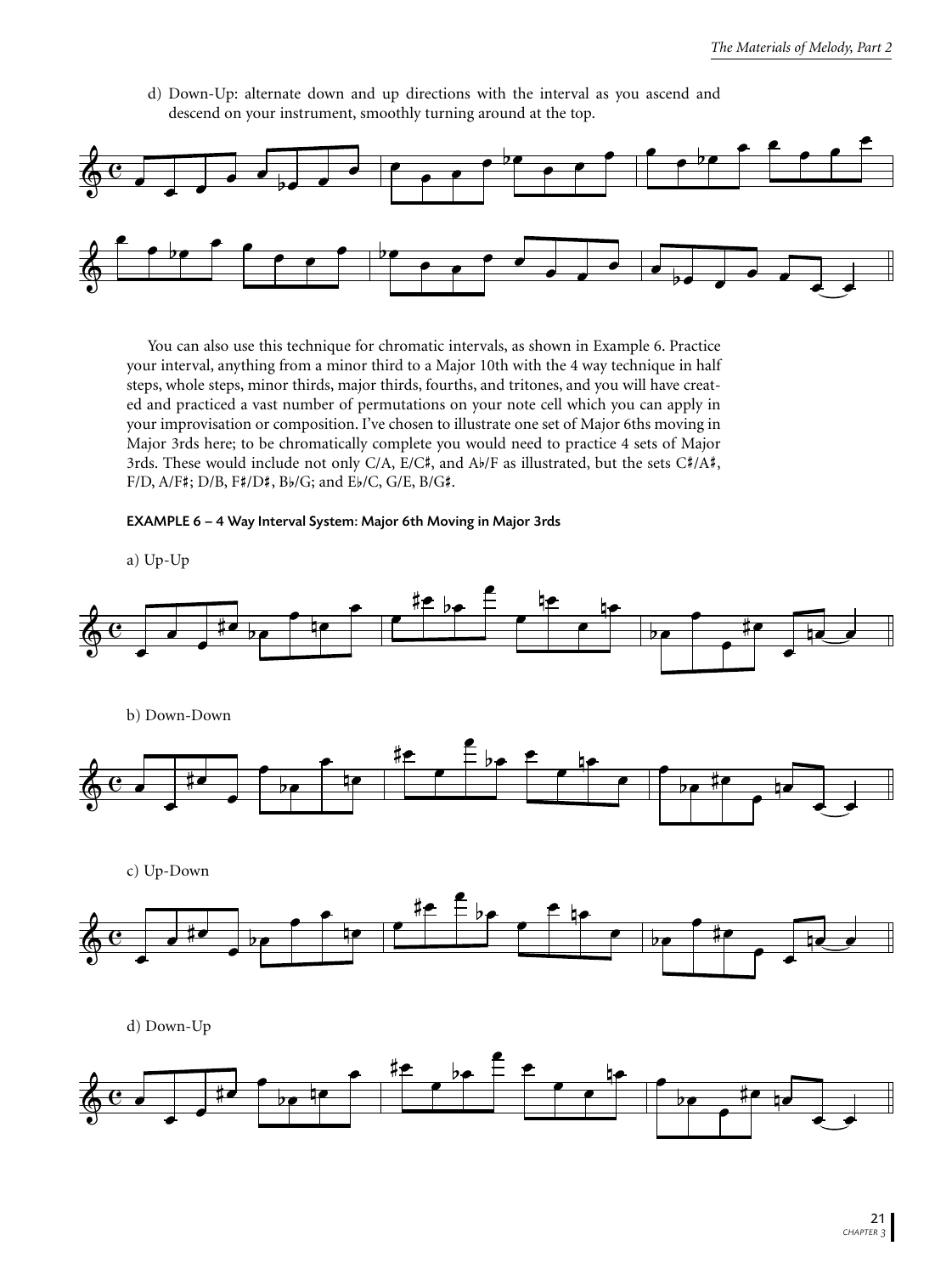#### RHYTHMIC CONTENT

There is an identifiable group of elements that make up the "rhythmic character" of any given melodic line, distinguishing it stylistically from other lines or phrases. As improvisers, being aware of how these elements function and relate to one another, and how they affect the sound of our lines is an important part of training our ears. One of the biggest rhythmic differences between phrases is created through altering meter. In all but the freest settings in jazz this is predetermined, so as improvisers we can manipulate only the perception of meter. Example 7 illustrates the differences created by altering the meter of a phrase from 3/4 to 6/8. (I've adjusted a few notes to heighten the melodicism of the phrase).





Example 8 shows one way that a hemiola can imply another meter (or pulse) by repeating certain notes, altering our perception of note grouping and crossing over the bar lines. The popular swing-era tunes *String of Pearls* and *In the Mood* are also examples of simple hemiolas, implying 3 over 4 using accents to create dotted-quarter note groupings over a quarter note pulse.

EXAMPLE 8 – Hemiola: 2/4 Implied Over 6/8



Other members of this group of rhythmic elements that change the character of a melodic line include eighth note subdivision (duple or triple – straight 8th or swing feel), the level of complexity or density (whole notes versus 16th notes), and the range of note lengths (16th through whole notes …). I haven't included examples to illustrate these elements because I think that they are self-explanatory.

#### THE PHRASE

The third and final essential element creating melody after interval and rhythm is phrasing. The elements of the phrase that we can isolate and that help us in designing our improvised phrases in relation to the harmony of the tune include some that I feel warrant examples and some that are self-explanatory. Those that need no example can be seen as either structural or expressive. Structural phrasing elements to be aware of are phrase length, tessi-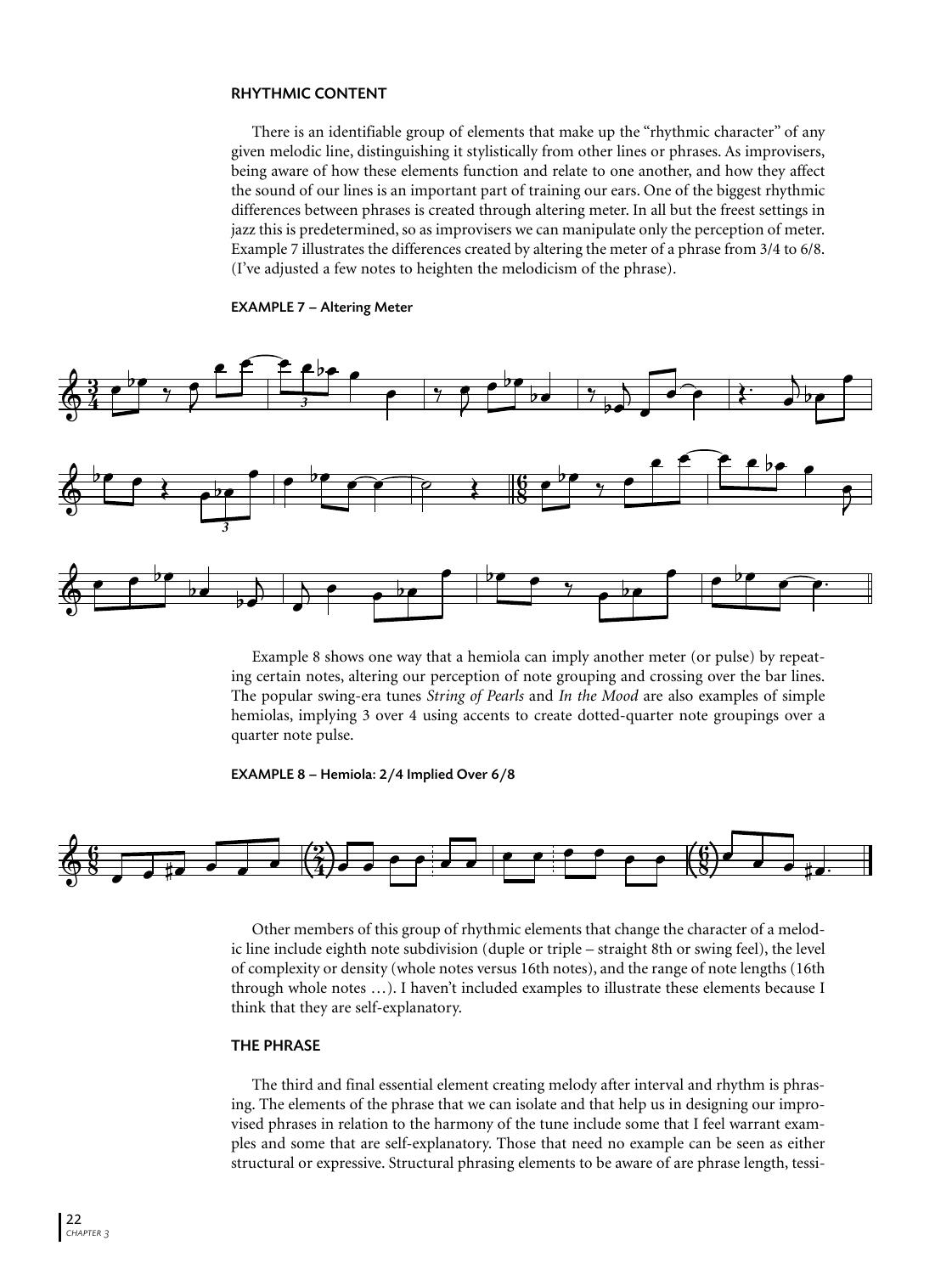#### EXAMPLE 11 – Diminution and Augmentation

Original phrase:



**Contrary motion** and **Inversion** are more often used for writing several voices in counterpoint, yet have a clear function in improvising. If you play a phrase that moves downward, playing a similar group of intervals and rhythms in contrary motion (in other words upward) is an excellent way to develop that melodic cell into a longer phrase. Both Steve Coleman and Greg Osby, to name two examples, develop their lines using this concept, and, as a general, broad stroke it can be found in many jazz solos and compositions. Inversion is a more specific treatment that may not come as naturally to mind unless one trains specifically for that skill. Example 12 develops several phrases using contrary motion and inversion.

EXAMPLE 12 – Contrary Motion and Inversion

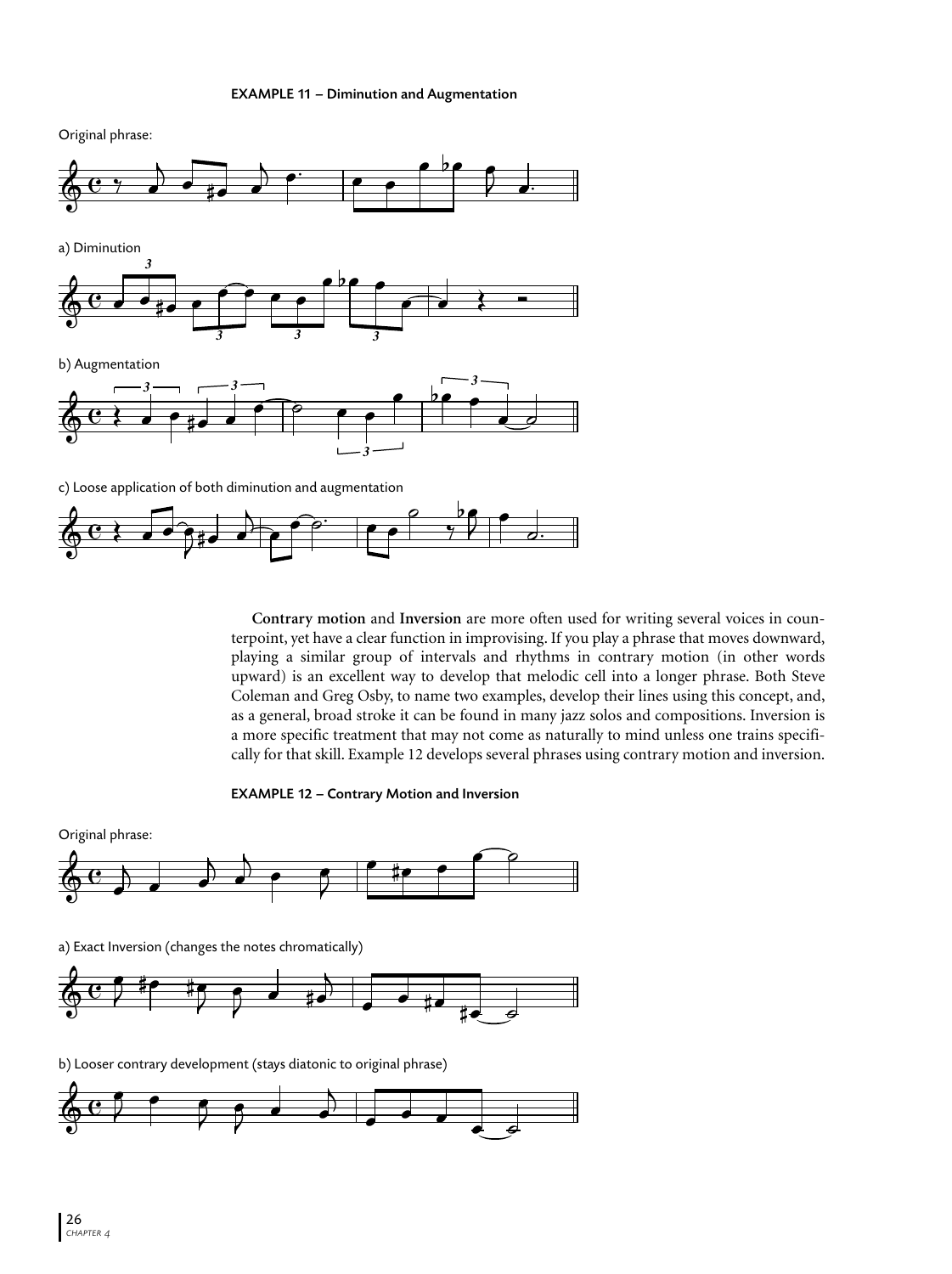#### EXAMPLE 24 – Key center improvising on Woody'n You using sequencing



a) direct sequence of phrase in each key center

b) same 8 bar phrase entied to be more melodic, but retaining shape essence of sequenced phrase



#### NEW PATTERNS OF KEY RELATIONSHIPS

Compositions like John Coltrane's *Giant Steps*, Dizzy Gillespie's *Con Alma* or Chick Corea's *Tones for Joan's Bones* still use resolutions based on the 3rd/7th movements and tonic/dominant motion of functional harmony, but move through key centers in cycles of a different nature than the tunes above. *Giant Steps*, and the related compositions *Countdown*, *Satellite* and *26-2*, which are all based on a harmonic series of major 3rds, are the next step away from standard tunes in terms of harmonic complexity. An interesting exception in the standard repertoire is the bridge to *Have You Met Miss Jones* by Rodgers and Hart, which presages Coltrane's major 3rd key center motion, moving from the major keys Bb to Gb to D and back to Gb before it modulates back to the tonic key F in the last A section. *Tones for Joan's Bones* uses functional harmony for cadential development, but also employs nonfunctional chord resolutions and parallel movement of major 7th chords. One very important tool for playing through chord progressions that shift key centers in these different ways is to use common tones to bridge the change. Example 25 shows how to find and use these common tones. As I mentioned earlier, the improviser must be fluent in the chords and scales expressed in any progression to be able to spontaneously find and musically incorporate the common tones between chords of different key centers. This is especially clear if they are different chord types also, like D–7 and Ab13 #11.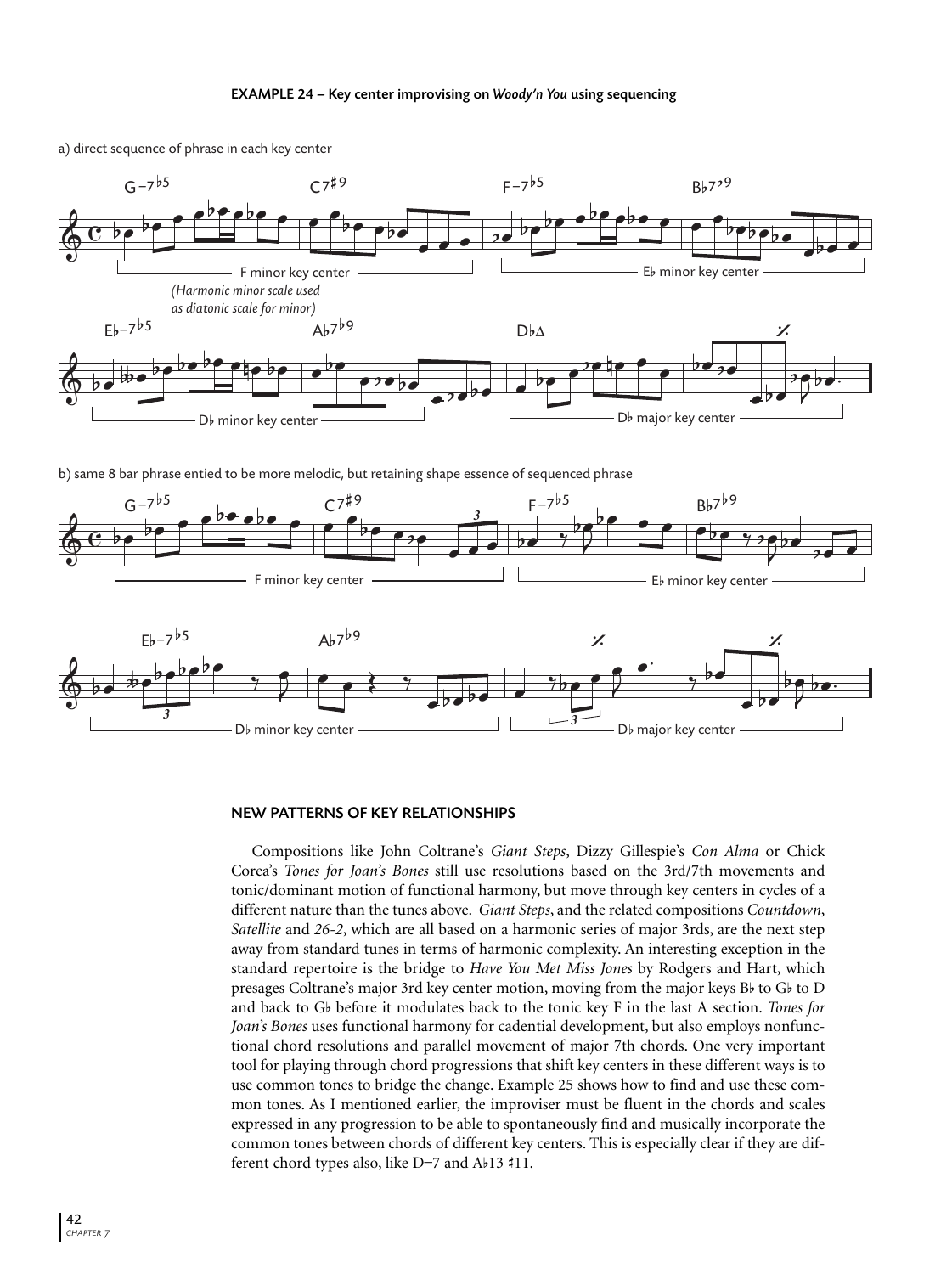to Forever and the collective group Oregon, all of which brought new elements to their music and improvisations which further enhanced the language of the jazz melody.

# MUSICAL SPECIFICS OF THESE DEVELOPMENTS

To bring all of this closer with specific musical examples to get a view into what the new chords, modes and forms are I'm going to use excerpts of my composition, *Ode to Ken Saro Wiwa*, from my 2002 CD *Reinventing the World*, Example 28. Because our focus here is on melodic improvising, I'm going to discuss how I construct a melody in this complex context of chord, mode and progression. We'll do a modal analysis of the chords, determine the phrases and then study the resolution schemes. After gaining some familiarity with the tune's structure and content we'll look into the resources needed to improvise over it. We can derive some basic melodic principles from this melody to use in improvising over it and other similar tunes.

# EXAMPLE 28 – Excerpts from Ode to Ken Saro Wiwa

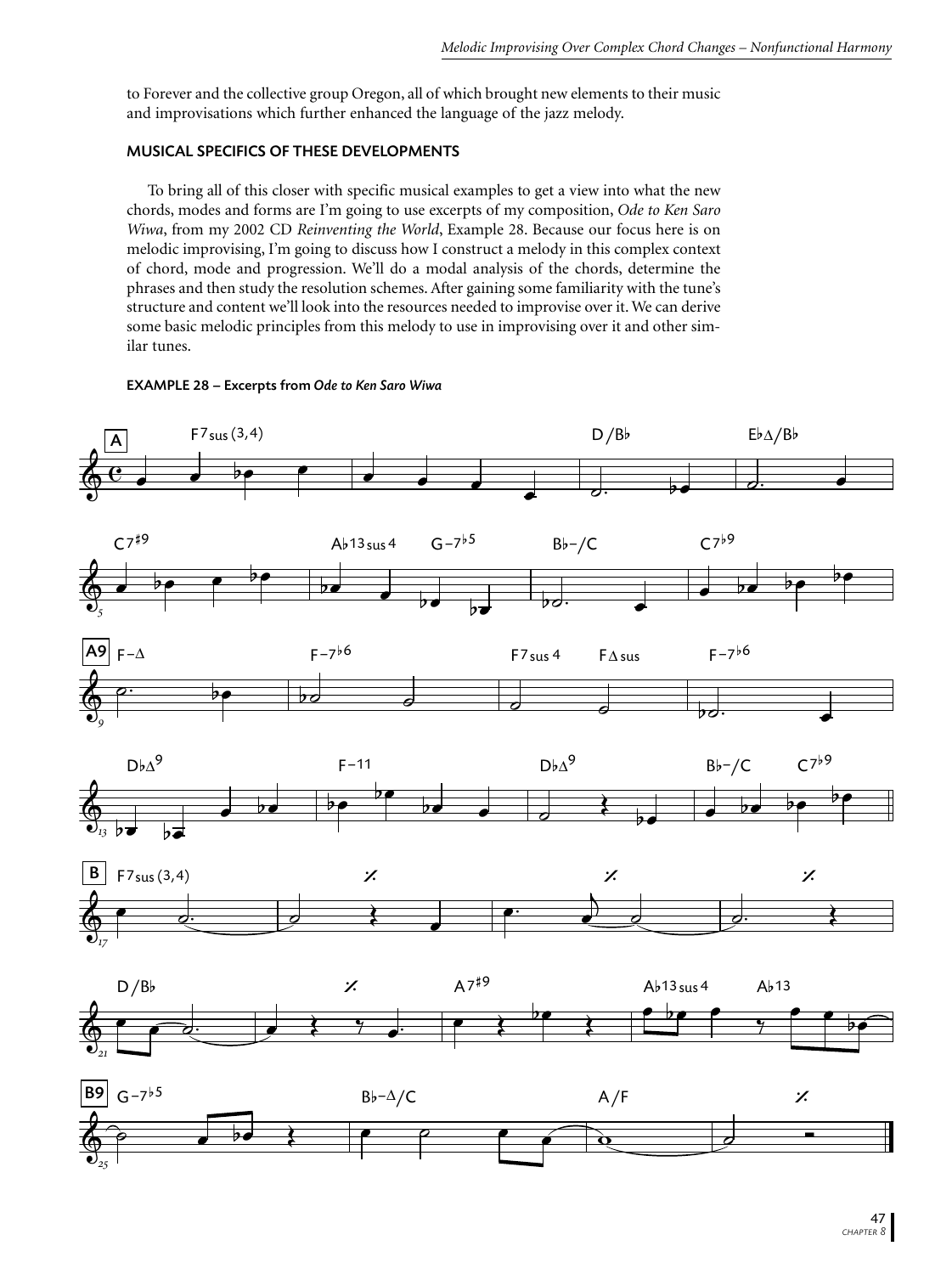Describing exactly how I create a melody in my writing or improvising is tricky, because it is in many ways a process that I don't control consciously. When writing I try to hear the melody and the chords together, or start with the melody alone and find chords for it. I have also written tunes by creating a chord progression and letting the melody grow from it, much as I would improvise a solo line. You could think of these last two processes as mirror images of each other.

When writing a melody (as opposed to improvising one) I have the luxury of editing and reflecting upon it, and I pay very close attention to the structure I'm building. Examining the melody writing/improvising relationship further shows that both processes require a thorough knowledge of chord/scale/mode groups. For example, if I start with a melody alone I need to know which chords could harmonize it, which means being able to recognize the line's potential modal identities. If I begin with a chord progression I need to find melody notes that fall within the modal sound of each chord (chromatic passing and neighbor tones aside). Likewise, when I improvise melodically over a tune built of nonfunctional chords, my note choices come from my awareness of the available harmonic options. My rhythmic phrases grow from the groove of the piece and the interplay of the musicians. Because improvising is spontaneous we must really have our resources prepared and at our fingertips so that we can edit and structure our lines as we play them. At the end of this chapter I'll present those harmonic and technical resources that are most useful for navigating complex compositions.

I've presented about half of the form of the complete composition *Ode to Ken Saro Wiwa*, and the complete solo section, which is an abridged and derived form of the melody, Example 29. Try playing through the chords on a piano or guitar to get the feel of them, looking for smooth voice leading, colorful voicings, and the general feel of the progression.

![](_page_5_Figure_3.jpeg)

#### EXAMPLE 29 – Solo form for Ode to Ken Saro Wiwa

48 chapter 8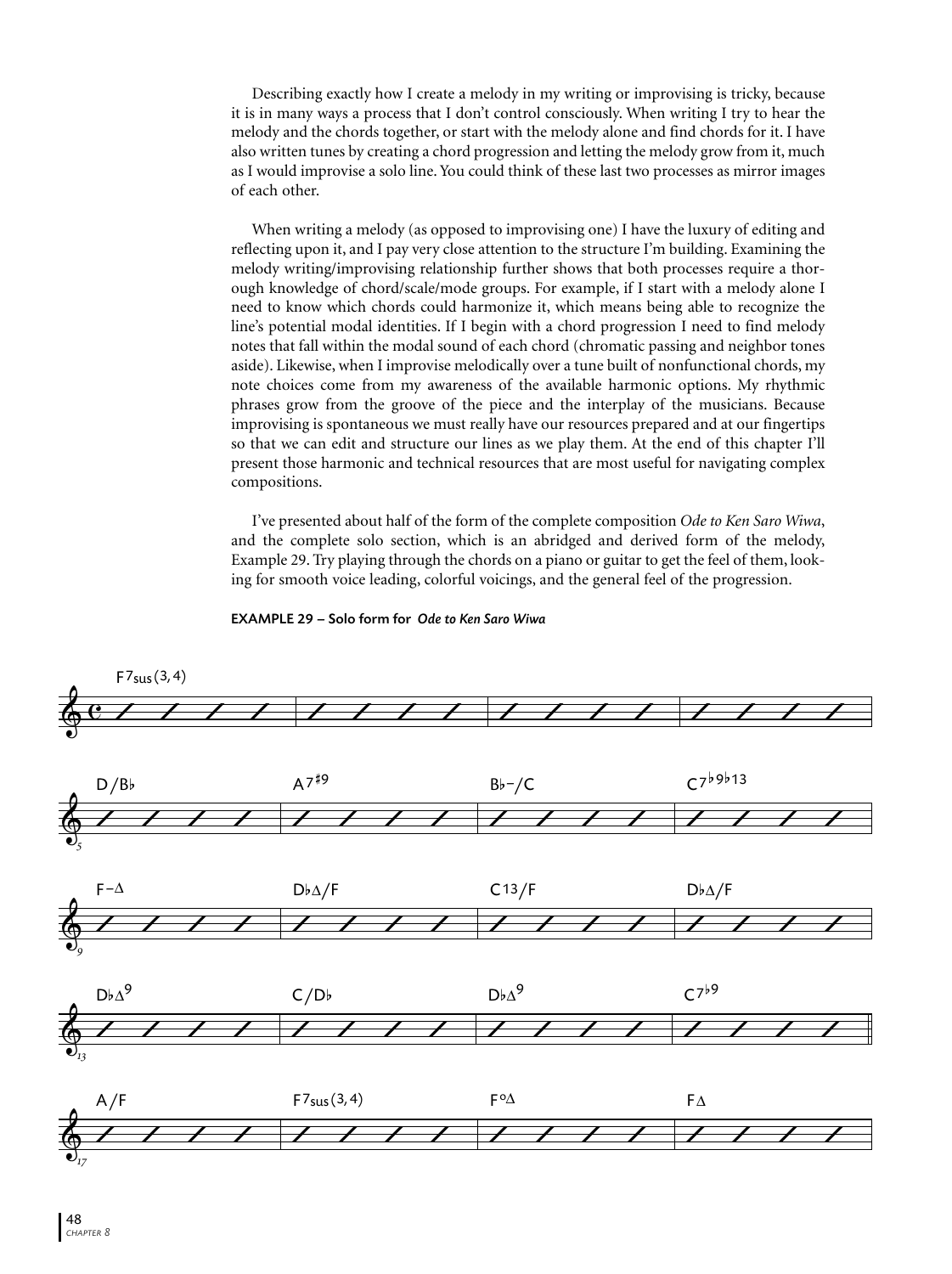![](_page_6_Figure_1.jpeg)

Example 30 is a modal analysis of the uncommon chords in the solo changes of *Ode to Ken Saro Wiwa*. While I will assume that the minor, major, diminished and dominant chords and their modes are familiar to most musicians, I've included a chart illustrating those chords and the modes associated with them in the appendix.

![](_page_6_Figure_3.jpeg)

![](_page_6_Figure_4.jpeg)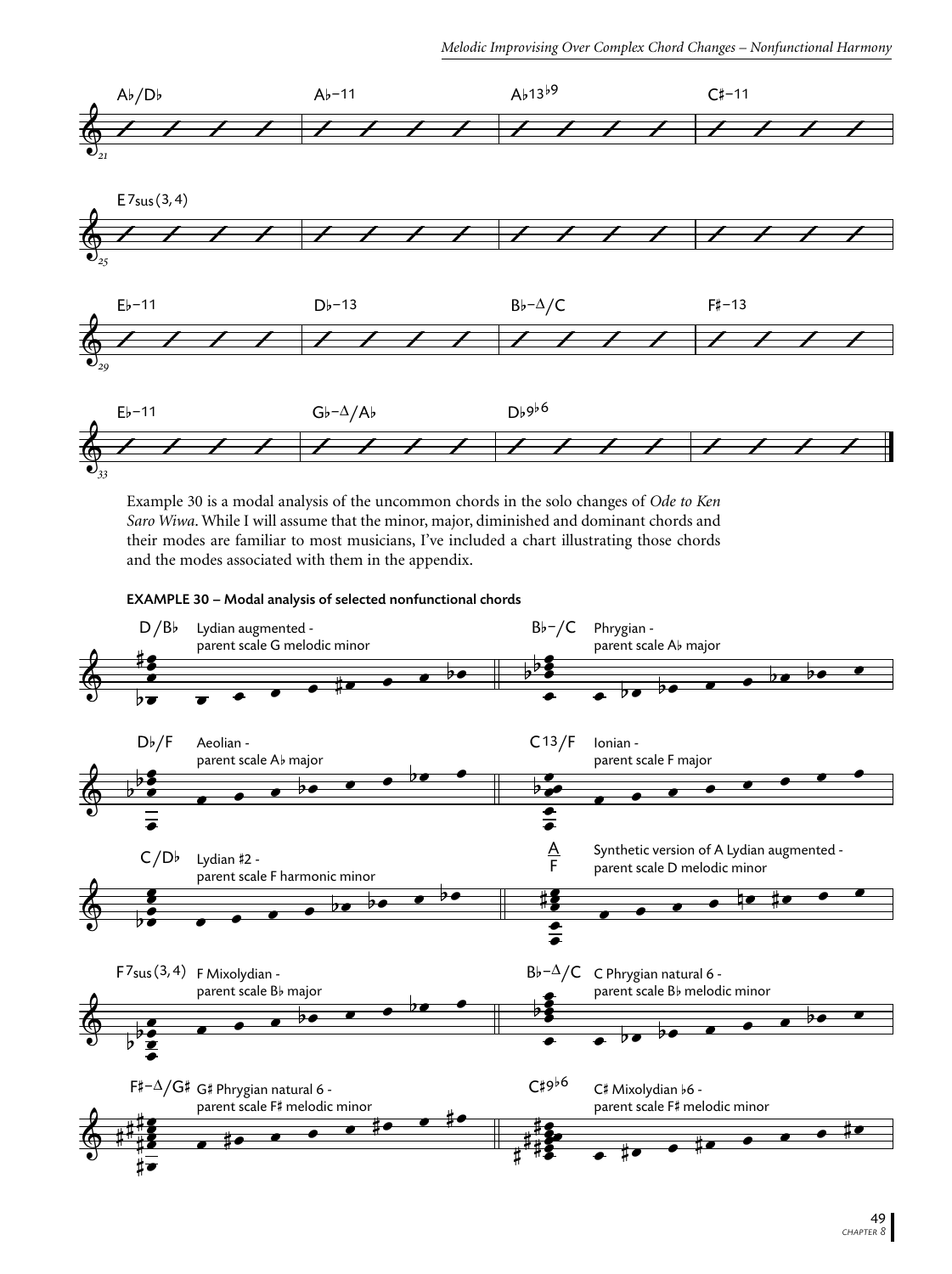![](_page_7_Figure_1.jpeg)

First chorus – from Reinventing the World, Intuition Records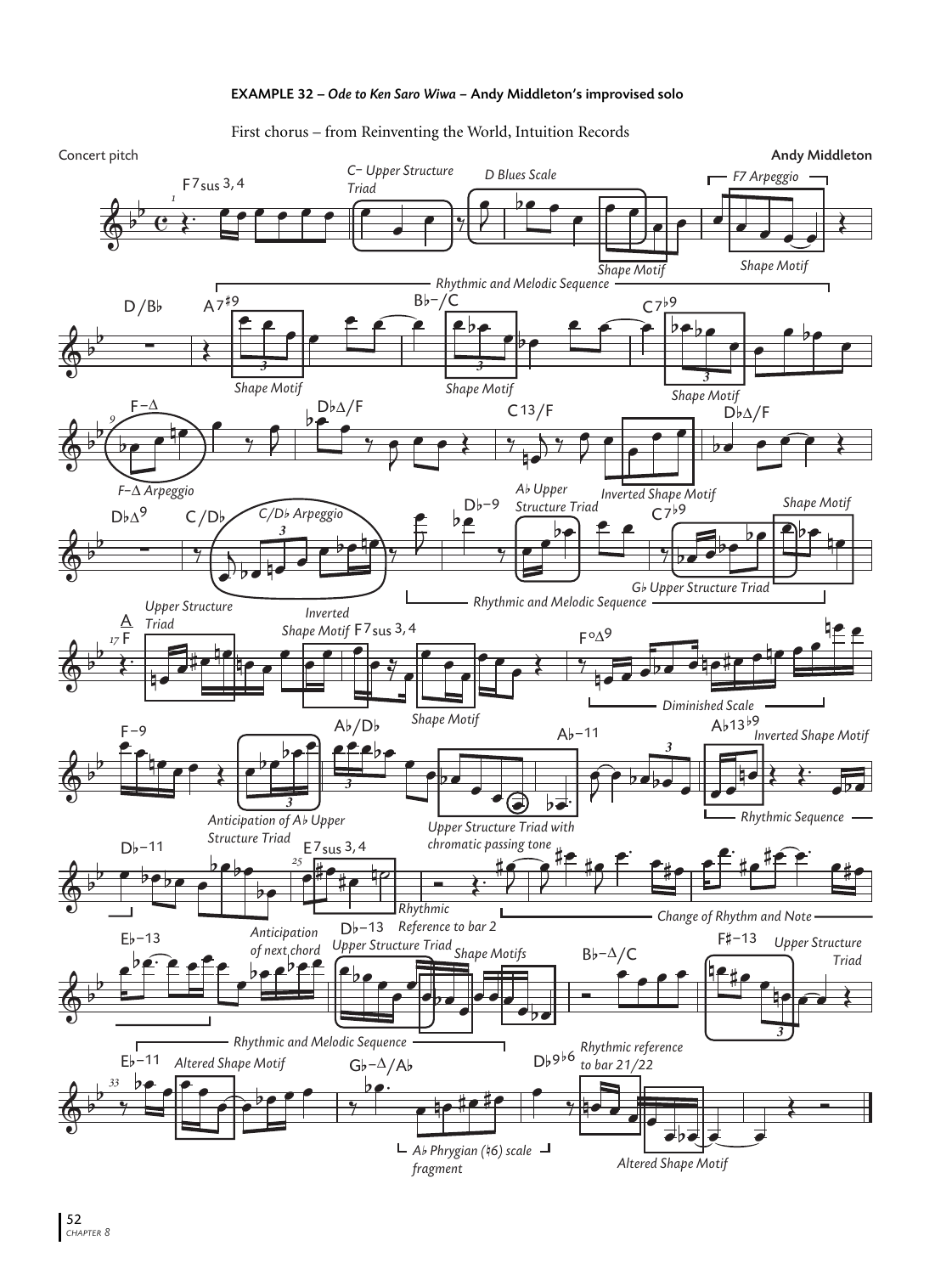$\frac{1}{2}$  $\frac{1}{2}$  $D/Bb$ Œ. <sup>œ</sup> <sup>œ</sup> <sup>œ</sup> <sup>œ</sup> <sup>œ</sup> <sup>œ</sup> F7sus 3, 4 œ œ ′<br>∽  $\frac{1}{\sqrt{2}}$ .<br>'/  $\bullet$  be  $\bullet$ œ  $\frac{2}{\epsilon}$  $\overline{z}$ .<br>'/  $\overline{r}$ '  $\overline{2}$  $\overline{a}$ Œ *3*  $\overline{u}$  $\overline{a}$  $\bullet$ A7 #9  $Bb^-/C$ *3* œ bœ  $\bullet$   $\bullet$ C<br>≧ *3* y<br>beho  $\ddot{\bullet}$ œ bœ œ  $C7^{b9}$  $9:5$ b  $\overline{9}$ ╒╌△<br>╘╺╸<del>╒</del>╹╤╴╒  $\frac{1}{\sqrt{2}}$ œ F–∆ bœ œ <sup>D</sup>b∆/F  $\frac{6}{x}$ Œ  $\frac{1}{2}$  $\frac{6}{1}$ œ œ œ  $\overline{a}$  $C<sub>13/F</sub>$  $\mathbf{b}$ e  $\mathbf{e}$ Œ <sup>D</sup>b∆/F  $\frac{1}{2}$  $\overline{a}$  $Db\Delta^9$  $\begin{array}{c}\n\downarrow \\
\hline\n\downarrow\n\end{array}$  $\overline{\mathsf{r}}$ *3*  $b \bullet b$ œ bœ nœ  $\frac{1}{\sqrt{2}}$ œ  $C/Db$  $Db-9$ —<br>€7  $\overline{e}$  $b \bullet \bullet$ —<br>€7  $b$ e be E<sup>b</sup>ehe  $C7^{b9}$  $\frac{1}{2}$ b  $\overline{I7}$ .<br><del>} . i ø</del> ▃<sub>⋕</sub>ҽ<mark>┆</mark>═╽*๏*▗ œ œ œ  $\frac{A}{F}$  $\frac{A}{F}$  F œ F7sus 3, 4  $\frac{1}{2}$ œ œ œ œ œ  $\overline{\mathbf{C}}$ ╒∘△<sup>9</sup><br><del>。。。。 </del>  $F^{\circ}$ <sup>9</sup>  $\frac{1}{2}$ l<br>h ╒╶᠀<br>▛▁*▆*<br>⊟▁▙<sub></sub>▆▁▃▗ Œ œ *3* bœ bœœ  $F-9$ *3* Ab/Db<br>●<del>£●</del>be œ œ bœ  $\overline{e}$  $\overline{\phantom{a}}$  $\hat{c}$ *3*  $b$ ebe $\overline{c}$  $Ab-11$  $\overline{\mathbf{e}}$ nœ  $\lambda$   $\lambda$   $\theta$  $A_{b13}$ <sub>b</sub>9  $\frac{1}{2}$ b œ bœbœ œ bœbœ  $\overline{b}$  $Db-11$  $25$  $e^{\sharp}$ e ie E7sus 3, 4 Ó Œ. J .<br>شر<sup>4</sup> -<br>7. F<br>J œ #œ J #œ %<br>£. e#e ' œ —<br>⊷  $\overrightarrow{a}$ .<br>'/  $\frac{1}{2}$ b  $E_{b-13}$ eber œ pe<br>b⊷ D,−13<br>Eb<del>e</del> œ œ œbœ œ œ œ œ  $\overline{\bullet}$  $Db-13$ Ó ⁄⊂<br>∉ ⊿ *⊕ ₽* B<sub>b</sub>–∆/C ▔<sup>#</sup>▔▔<br>▙▆<sub></sub> *3* <u>ene ce .</u> <sup>F</sup>#–13  $\frac{1}{2}$ b 33  $\overline{\mathbf{e}_{t}}$  $b$ e  $\bullet$  e  $\bullet$  $\mathbb{R}^{b}$ e e f <sup>E</sup>b–11  $\overline{\mathbf{e}_{t}}$ Gb–∆/Ab<br> #<del>@</del><br> #**@** œ ِ<br>پ  $\overline{\cdot}$ œbœ œ .<br>D<sub>b9</sub>b6  $\overrightarrow{c}$  $\mathscr X$ Bass clef **Andy Middleton** © 2001 Muddletone Music BMI

First chorus – from Reinventing the World, Intuition Records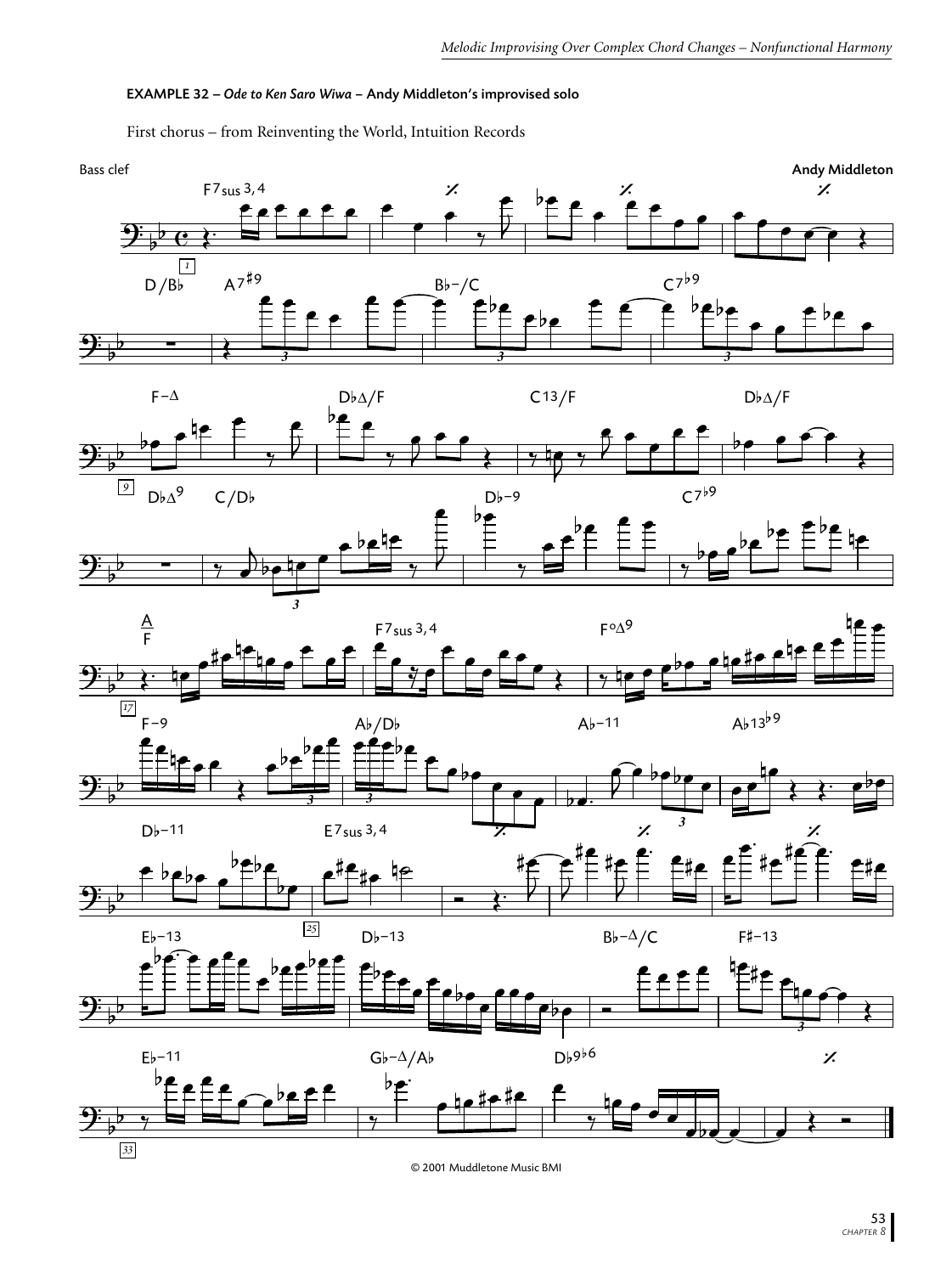# First chorus – from Reinventing the World, Intuition Records

![](_page_9_Figure_2.jpeg)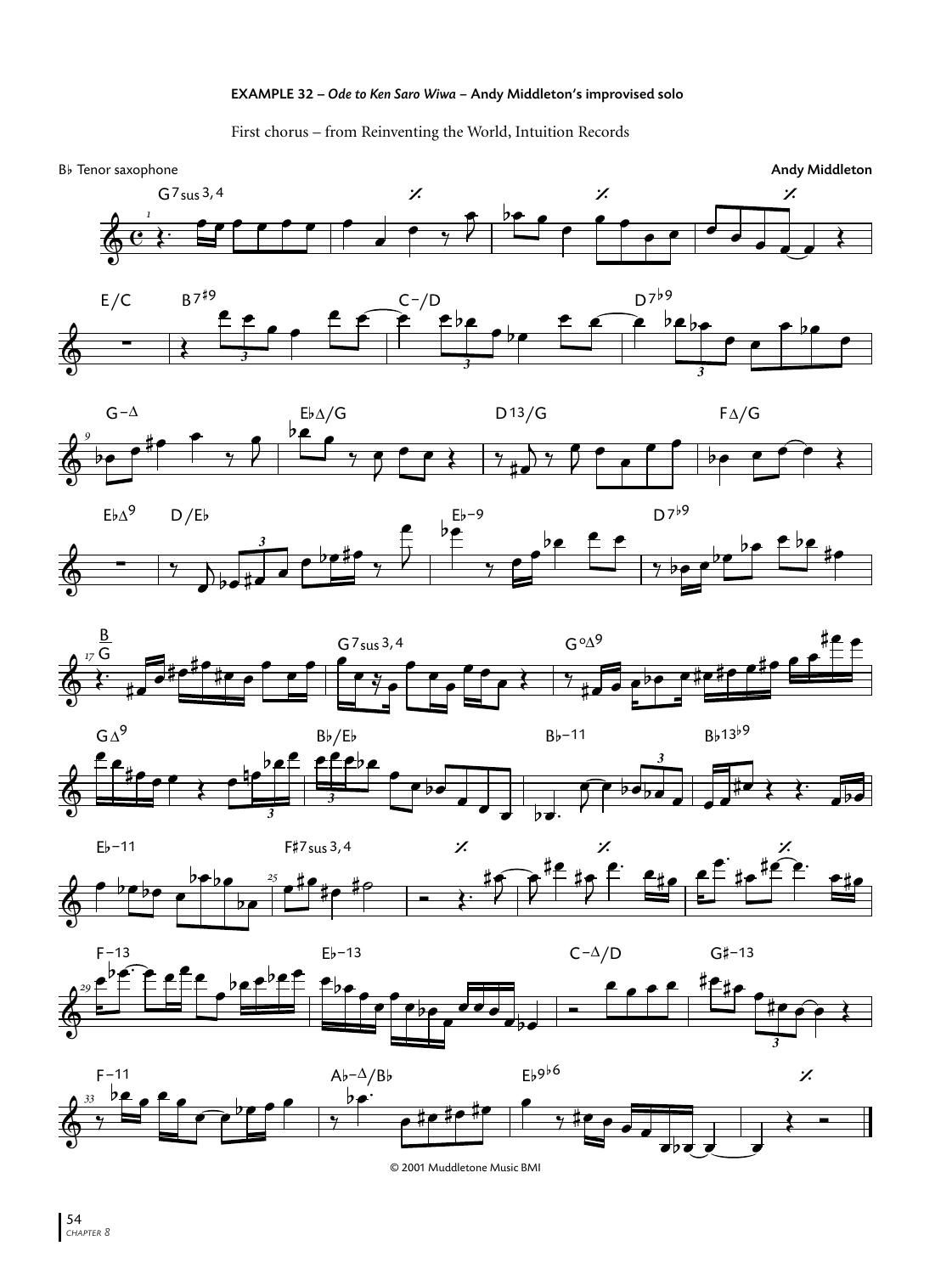First chorus – from Reinventing the World, Intuition Records

![](_page_10_Figure_3.jpeg)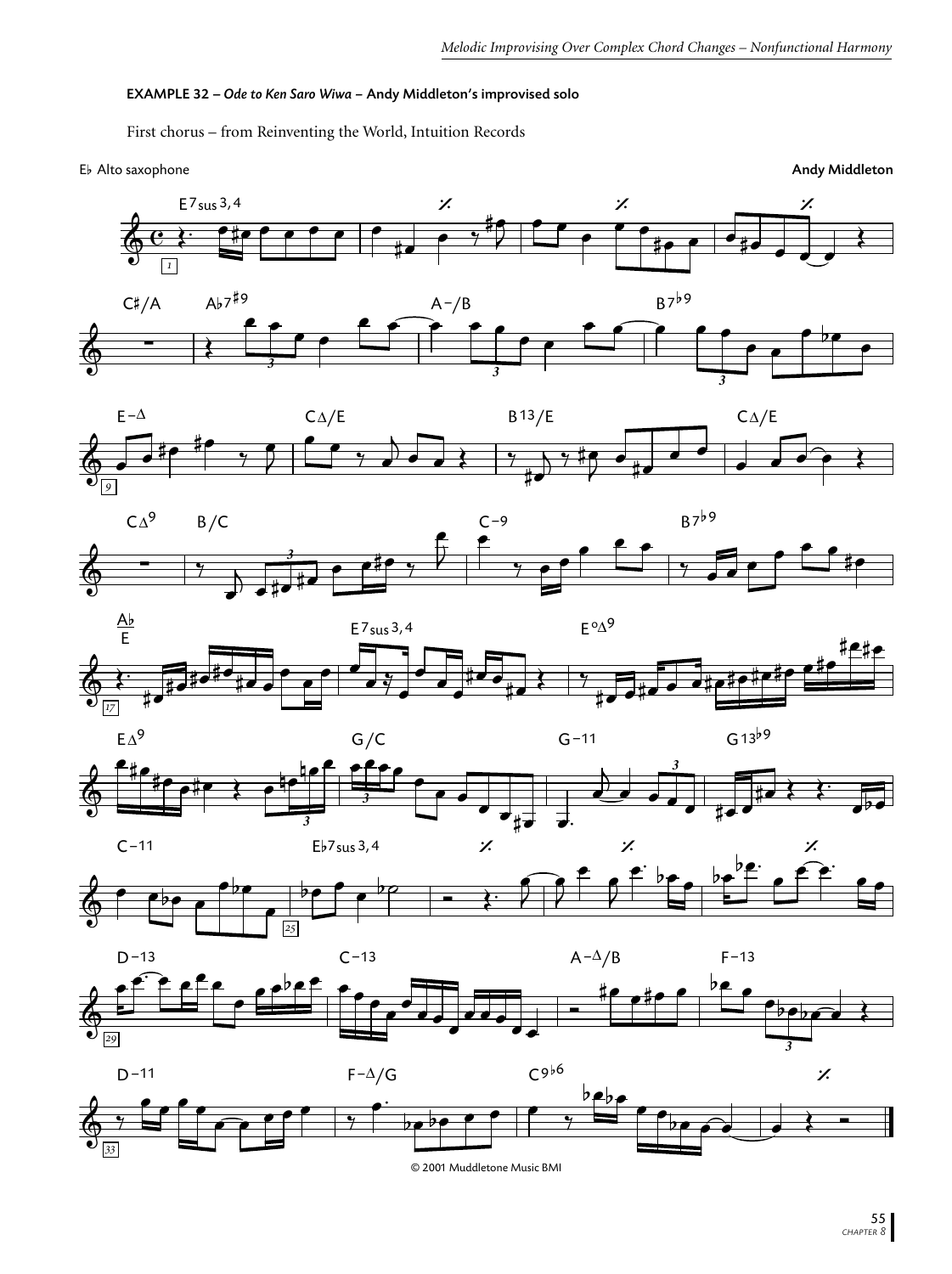#### EXAMPLE 33 – Comparison of a bebop approach to a modal approach over 8 bars of D–7

a) Bebop phrases

![](_page_11_Figure_3.jpeg)

A modal composition, one which is a good vehicle for modal playing, isn't just a tune with one or two chords, but can be any tune that has multi-measure units of one chord, from as small as 2 bars to 24 or more. Another aspect of a piece that defines it as modal is whether or not the harmonic progression is made up of functionally resolving chords, or of harmonically distinct sounds that flow one to the next. The V7 I resolution scheme of many chord progressions can be either modal or not, depending upon our conception of them and how we choose to improvise over them. However, chord changes that have no functional resolutions and are made up of chords with different parent scales must be defined as modal, because there is not the functional bridge of 3rd/7th movement between them that the V7 I resolution scheme creates. Therefore we have to play them as discrete harmonies, using common tones and other devices to link the chords and make our lines flow across the bar lines. Example 29 in Chapter 8, the chord changes to *Ode to Ken Saro Wiwa,* includes several V7 I resolutions, but also contains many chords that do not resolve functionally, instead using coloristic flows of light and dark to create resolution. A brief list of well-known composers whose tunes would fall into this category includes Ralph Towner (including *Icarus*), Randy Brecker (including *Some Skunk Funk*), Kenny Wheeler (including *Heyoke*), David Liebman (including *Pendulum*), John Scofield, Vince Mendoza, John Abercrombie, and many, many more. In fact, because a great deal of the jazz compositions written since the 1970's are modal compositions, modalism has truly become a large part of the modern jazz repertoire.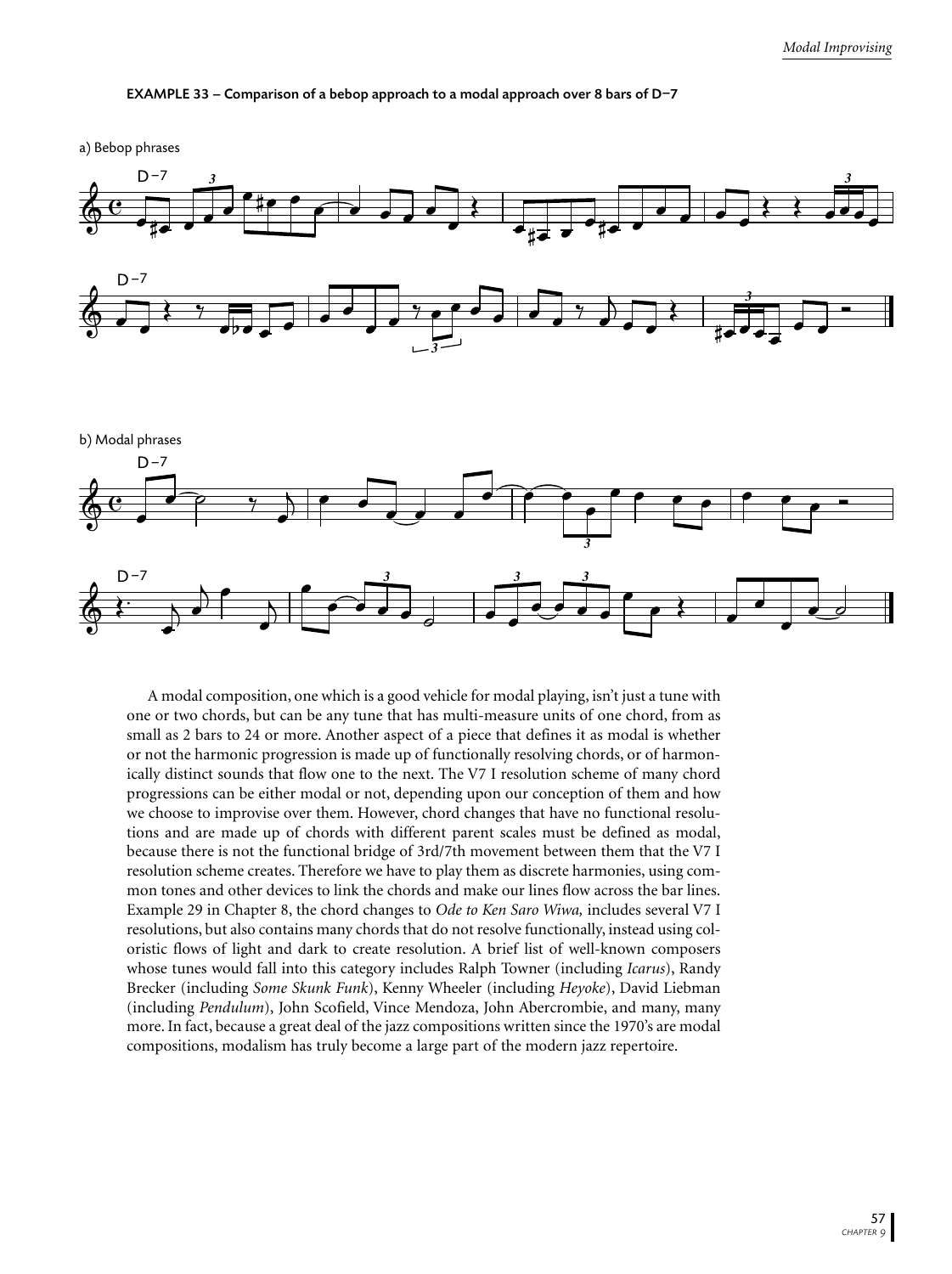Another related item to upper structure triads is "constant structure", which is a group of intervals that are found in several chords, usually creating different chord types by using different root/upper structure relationships. Please refer to the CD tune *Far From Home,* which uses the structure of a half-step and a minor sixth over various roots to create different chordal colors, Example 36c.

#### EXAMPLE 36C – Constant-structure chords in Far from Home

![](_page_12_Figure_3.jpeg)

Intervals not in these types of groupings can also be used as fundamental, structural elements in a solo or solo passage, as shown here in Example 37, which develops a multi-measure passage from an intervallically-based melodic fragment. Please refer to Chapter 2 for a refresher on intervals and how to practice them.

![](_page_12_Figure_5.jpeg)

![](_page_12_Figure_6.jpeg)

Pentatonic scales offer the improviser many musically interesting ways to develop melodic material with different interval combinations. Because there are quite a few alterations possible on the basic idea of a pentatonic scale, and most of the scales have common tones which fit several chords, pentatonics can be a great way to begin modal improvising. With the multitude of excellent books about pentatonic scales I won't get into detail about their derivation and application beyond a musical example. Example 38a shows how an unaltered major pentatonic scale fits over 10 different chords, and then how to alter it to fit many different chord types. The major pentatonic will fit well over major chords from the 4 and lowered 7 (scale steps in relation to the scale's root), dominant chords from the root, 5 and 2, and minor chords from the 6, 2 and 4. To illustrate, a C major pentatonic goes well over F∆7 and Bb∆7; C7, G7 and D7; A–7, D–7 and G–7.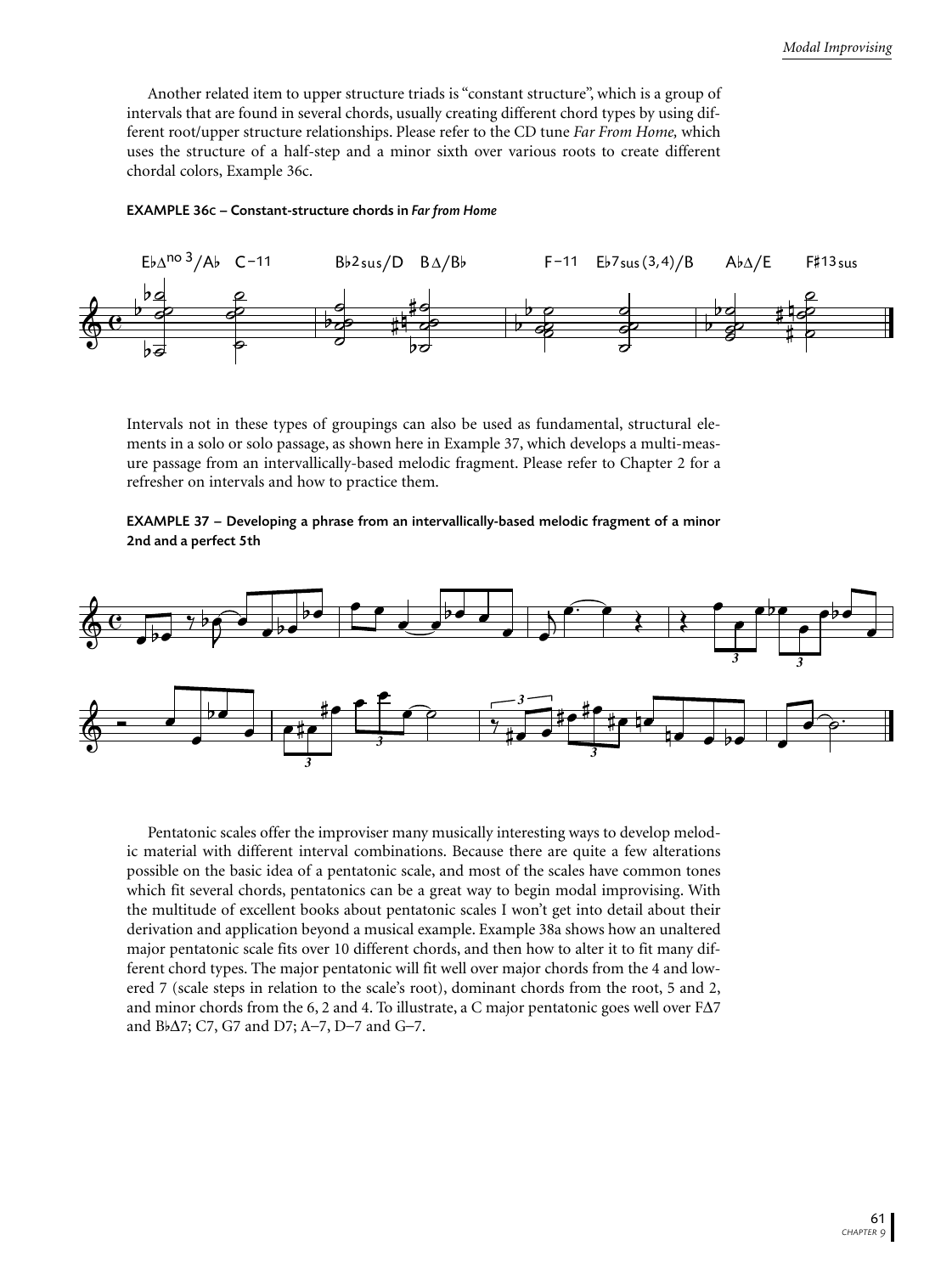#### EXAMPLE 38a – Uses of an unaltered major pentatonic scale, which implies the Ionian (Major) mode

![](_page_13_Figure_1.jpeg)

Example 38c uses the five basic notes of the D major pentatonic scale as a melodic cell, building the phrase over the first 8 measures of *Stella by Starlight* by preserving the shape and pentatonic sound of the scale, while altering several of its notes to fit each successive chord as it develops melodically and rhythmically. Example 38b illustrates how the D major pentatonic scale has been altered through eight different permutations, and they are numbered so that you can identify them in the eight-bar phrase of Example 38c.

#### EXAMPLE 38b – Altering a major pentatonic to fit different chords

![](_page_13_Figure_4.jpeg)

D pentatonic b9 implies the dimished scale chords of B7 #9, D13 b9, F13 b9, #11 and Ab7 b9 #9 #11, and the G harmonic major scale

![](_page_13_Figure_6.jpeg)

D pentatonic  $\flat$  5 implies the A major mode chords of B-13 and E7, or A melodic minor modes, including the chords D7 #11 , Ab7 #9b 13, A–∆, C∆(#5), F#–7 b<sup>5</sup>

![](_page_13_Figure_8.jpeg)

D minor pentatonic implies the C major mode chords of D–7, F<sup>∆</sup> #11, C∆ sus and G7, and the D melodic minor mode chords of D–∆, B–7 b<sup>5</sup>

![](_page_13_Figure_10.jpeg)

D pentatonic b6 implies the G melodic minor mode chords of E-7(b5), F#7 alt, G- $\Delta$ , C7 #11, Bb#5, <sup>B</sup>b∆#5/A, and D9 b<sup>6</sup>

![](_page_13_Figure_12.jpeg)

D pentatonic #root, b6 implies the dimished scale chords of A13 b9, C13 #9, F#13 #9 and A13 b9 #<sup>11</sup>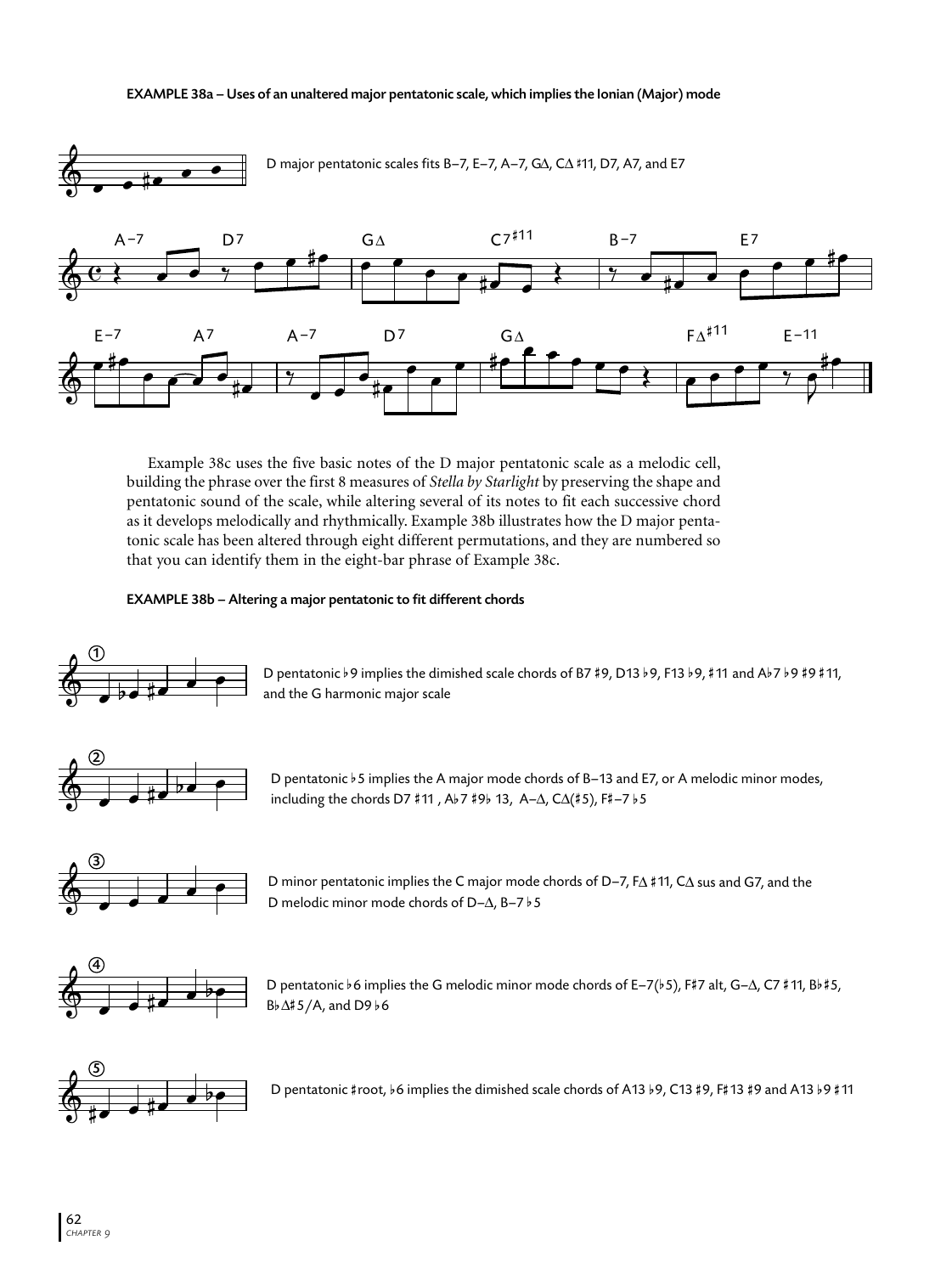# V. MODAL CHART - PARENT SCALES AND THEIR MODES

- 1. Major scale
- 2. Diminished scale
- 3. Melodic minor scale (ascending form)
- 4. Harmonic minor scale
- 5. Augmented scale
- 6. Harmonic major scale (a major scale with a lowered 6th step)

I use the term "mode" often in the text, and offer here a written definition, as well as musical examples to illustrate the various modes, scales and chords described in the book. Many of you may know some or most of what follows, but I am including it anyway for the sake of those who don't, and for the sake of thoroughness. The modal system as a concept is very useful for understanding how to choose appropriate notes for chords that you encounter, and as the music you play becomes more sophisticated and draws on more different sources, you may find the progression of modes that I illustrate here to be very useful.

My music encyclopedia defines mode as "A set of notes which form the material of melodic idioms used in composition." I'd like to add that a mode (for our purposes) is a scale derived from a parent scale that begins on a different scale step than the root. The parent scales of the modes used in jazz are the major scale, melodic minor scale (ascending form), harmonic minor scale, diminished scale, augmented scale, and harmonic major scale (a major scale with a lowered 6th step). Each of the modes has, or can be given, a functional name.

The modes of major have historical significance as the "medieval" or "ecclesiastical" modes which were the basis for Plainsong, also known as "Gregorian Chant". These modes bear names derived from the Greek musical system - Ionian, Dorian, Phrygian, Lydian, Mixolydian, Aeolian, and Locrian (Example 1).

### EXAMPLE 1 Modes of the Major Scale and the chords with which they are most often played

![](_page_14_Figure_11.jpeg)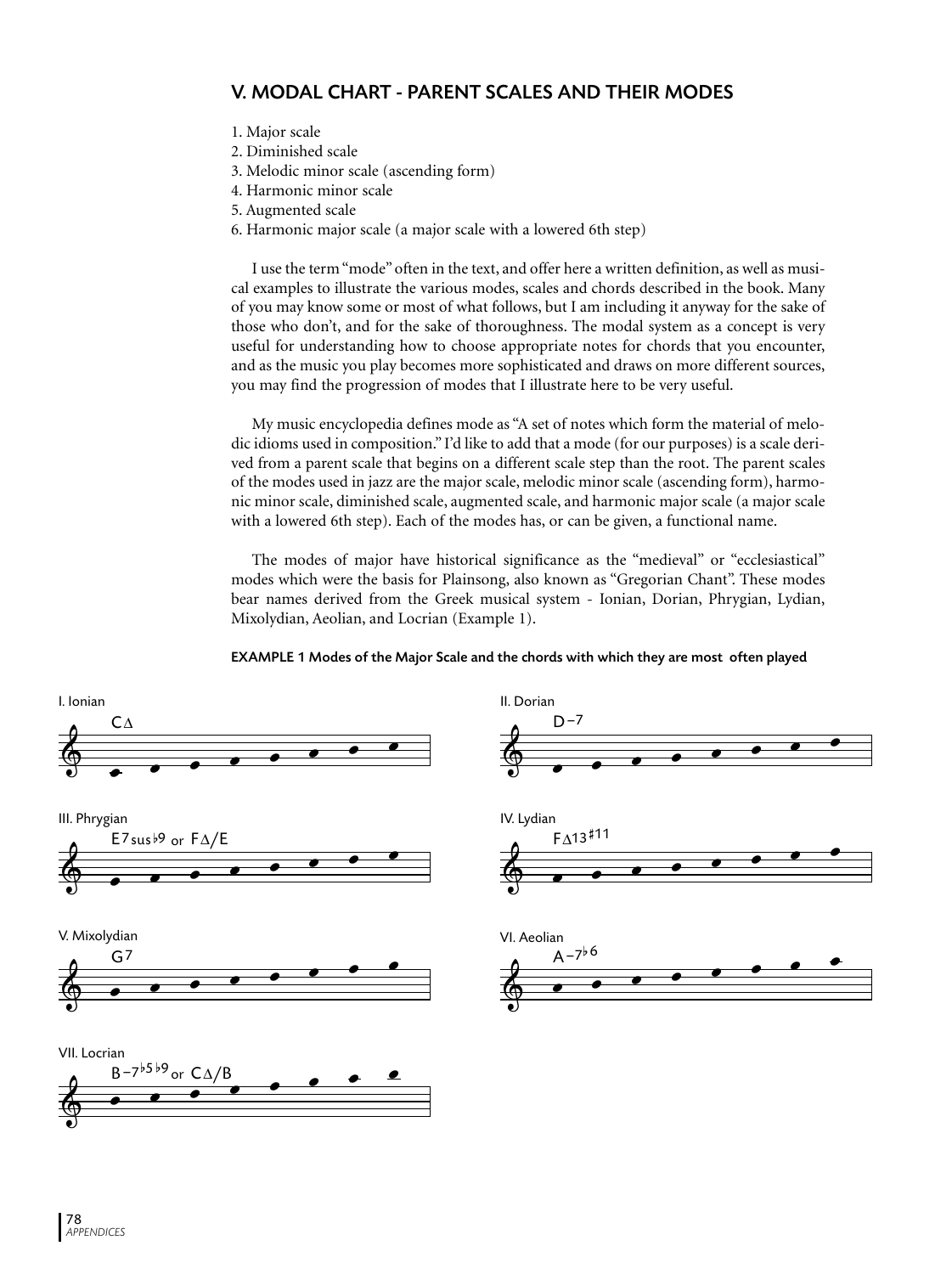II. Auxiliary diminished scale; Half-whole diminished scale;

Many of the modes of the other parent scales above have been given functional names. The 2 modes of the diminished scale are most often known as the diminished whole/half, and the diminished half/whole, which is also called the diminished dominant or auxiliary diminished (Example 2).

#### EXAMPLE 2 Modes of the Diminished Scale

I. Diminished Scale; Whole-half diminished scale

![](_page_15_Figure_4.jpeg)

The modes of melodic minor (ascending), Example 3, are the Melodic Minor, Phrygian natural 6, Lydian Augmented, Lydian flat 7 (or Mixolydian #11), Mixolydian ♭6, Locrian #2, and either Super Locrian or the Altered Scale (refer to the musical examples). This family of modes is, along with the modes of the major and diminished, the source for almost all of the harmonic sounds used in jazz. The other families derived from the rest of the scales that I listed above are used by a small number of composers (myself included), and create very special sounds that definitely require familiarity and practice to be incorporated and used fluently.

#### EXAMPLE 3 Modes of the Melodic Minor and the chords they closely match

![](_page_15_Figure_7.jpeg)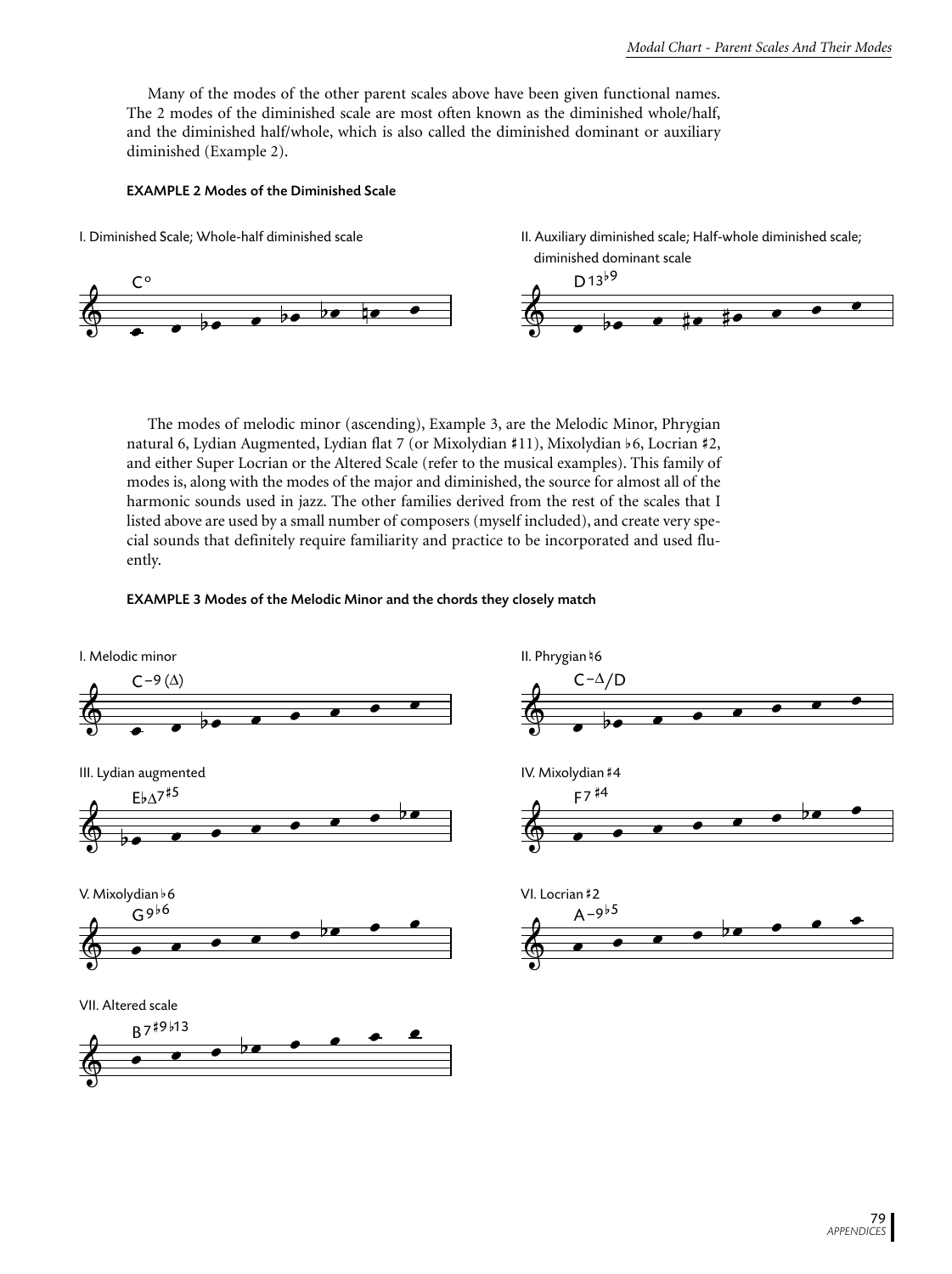# *Mother Night*

- slow 3/4 swing tune mixing functional and modal chord movement
- melody in; 3 solo choruses; melody out

# *Breathing Room*

- up-tempo swing tune in AABA form mixing functional and modal chord movement with dense harmonic content
- melody in; 3 solo choruses, melody out, tag

### *Ever*

- through-composed swing ballad with alternating open and dense phrases of modal tonality and functional harmony
- 4 choruses total; 2 solo choruses

# *The Doughnut Song*

- a bluesy slow swing tune written in 4-, 6- and 8-bar phrases using different resolutions of II– V7 progressions with chord substitutions
- 5 choruses total; 3 solo choruses

# *Mr. Jorge*

- slow shuffle-implying tune with modal shifts, Monk-inspired harmonies using functional and modal chord movement and some rhythmic twists in the melody
- melody in; 3 solo choruses; melody out from DS

# *Shortly Thereafter*

- latin-flavored 24-bar tune using functional chords moving in modal progressions, including an 8-bar vamp
- 5 choruses total; 3 solo choruses

These tunes use the same type of chords that are found in Group 1 (functional harmony and functional resolutions), but have chord progressions that often avoid the V I resolution that is basic to the sound and function of Group 1's more diatonic, key-oriented style. While the V I resolution remains important for cadences, chord movements also follow other ways of resolving that have more to do with common tones, modal shifts and color movements than the 3rd/7th guide tone resolution scheme and root movements of 4ths and 5ths. Composers like early Wayne Shorter, Thelonious Monk, and Herbie Hancock are representative of this style, in which pieces have some modal characteristics like those described in Chapter 9. The pieces *Shortly Thereafter*, *Ever* and *Mother Night* use harmonic techniques like those described in Chapter 7 on more complex functional harmony yet share many characteristics with those tunes in the following Group III.

### III. MODAL AND NONFUNCTIONAL RESOLUTIONS

### *The Brook*

- straight-8th piece using bass lines, suspended chords and modal vamp sections
- melody; 3 times through first solo section, on to last 16 bars; DC al Coda

### *Far From Home*

- straight-8th romantic ballad employing a constant harmonic structure over changing bass notes
- melody in; 2 solo choruses; continue through form to Fine

### *No More*

– latin-flavored tune with a melody built from sequentially developed intervals that explores the Dorian, Mixolydian and Aeolian modes moving backwards through the cycle of 5ths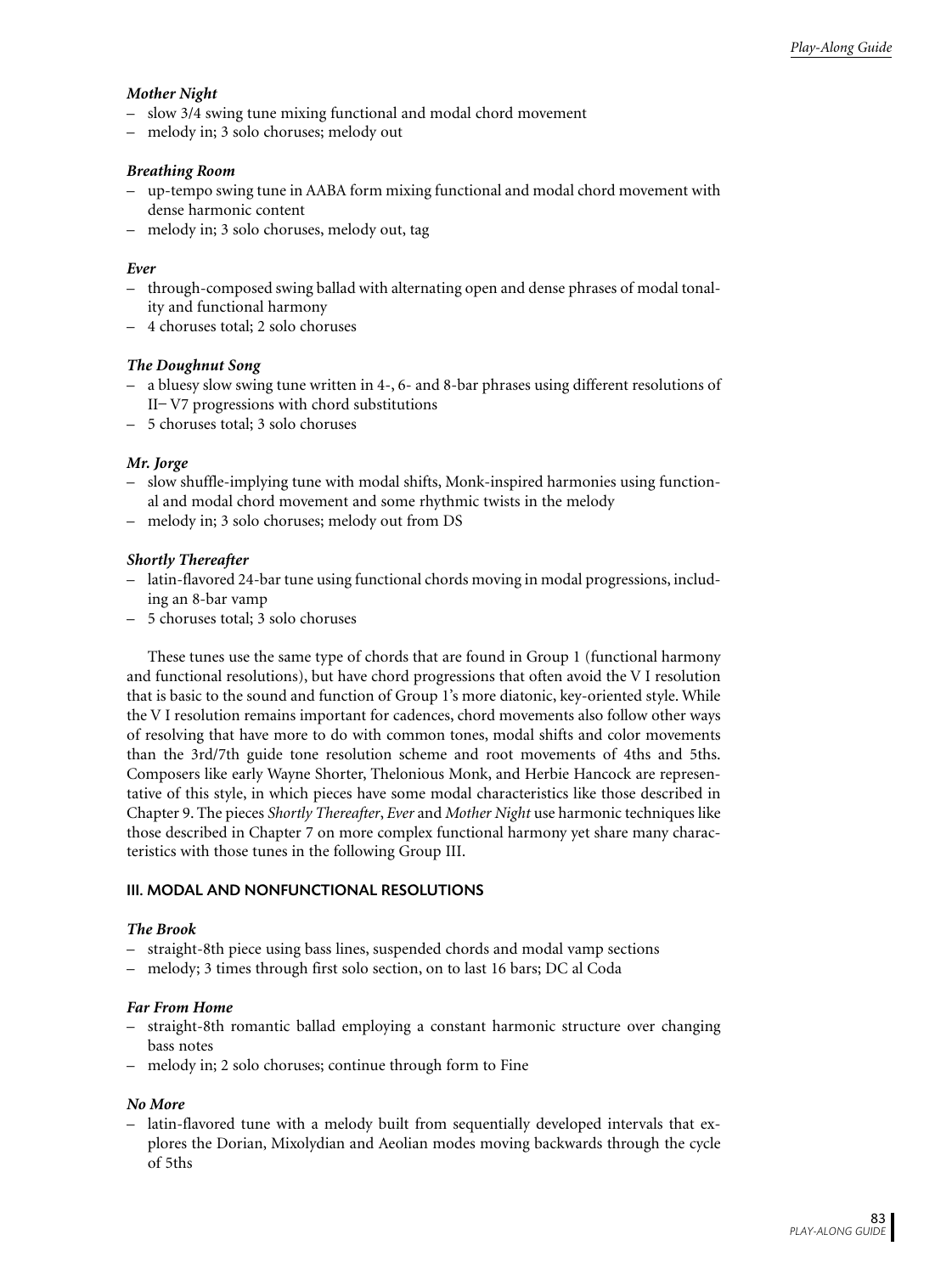– melody in; open E minor vamp 24 bars; 4 times through solo vamp; continue through form to DS al Coda

#### *Tarkhun*

- straight-8th modal composition using Brazilian rhythmic elements with 4- and 8-bar sections of modal harmony, including harmonic major, melodic and harmonic minor, aeolian modes, and augmented and diminished scales
- melody in; 2 solo choruses with 16 bar vamp sections; DC al Coda

This last grouping of pieces reflects the modal, nonfunctional nature of the chords and their resolutions, along with more familiar chords that move in unfamiliar ways. Some of the pieces have no functional resolutions at all, as defined by the dominant/tonic V I relationship, but do use chord movements that create the feeling of cadential resolution. Other pieces have multi-measure groupings of a single chord that encourages a modal and intervallic approach to soloing. Wayne Shorter, Kenny Wheeler, Ralph Towner, and Ron Miller are representative composers of this group of tunes.

Each of these 14 tunes offers the opportunity to apply and practice a variety of the improvisational contexts that I've discussed. I've compiled a list of the most relevant and useful techniques to try, and have demonstrated 5 of them for you at the end of the CD. As you work with each technique, notice how several of them might interact in a solo. Begin by isolating just one technique as much as you can, and then, as your skill increases, try adding other techniques to see what sort of results you get with various combinations. Ultimately work toward an intuitive use of any and all of these melodic development techniques as your ear desires them.

Playing melodically is an approach, an overarching concept and attitude towards improvising. That being said, however, melodic playing is enhanced by the musical and skillful application of the following tools, helping you to effectively make the most of your musical resources and creative imagination.

| Melodic sequence              | Added notes             |
|-------------------------------|-------------------------|
| Change of mode                | Common tones            |
| Intervallic approach          | Modal approach          |
| Upper structure triads        | Augmentation/diminution |
| Contrary motion and Inversion | Articulation            |
| Change of rhythm              | Dynamics                |
| Pitch bend                    |                         |

DEMONSTRATION TRACKS - Melodic Improvising techniques demonstrated by Andy Middleton on tenor and soprano saxophone

#### 1. Upper structure triads demonstrated on Song for Cli

I begin this track by playing the triad exercise as written in the supplemental materials section, then play one chorus using almost nothing but the selected triads as my melodic source material. I noticed that as I was combining the triads I tended also to use the technique of Melodic and Rhythmic Sequencing to create my lines.

#### 2. Common tone analysis demonstrated on Mother Night and The Brook

When using common tones as a central unifying element in a solo one must consider and include notes from both the chords preceding and following the chord that you're playing. For example, in the tune "Mother Night", in the 4th measure of the second half of the solo section, the A13 #11 chord, I used notes from the preceding Eb 13sus chord to begin my line, but then began including notes from the following Ab 13sus chord.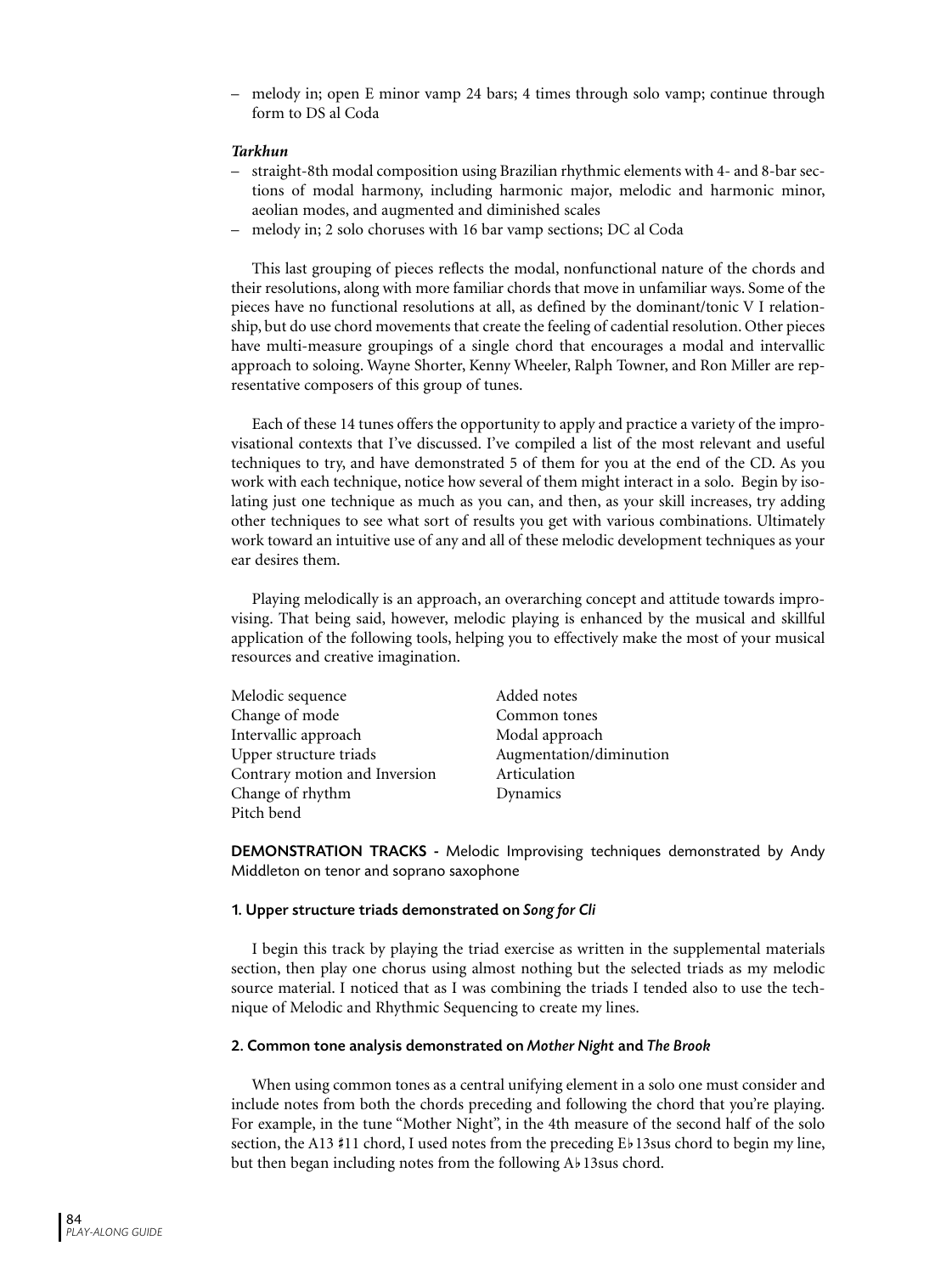Concert pitch

# **TARKHUN**

**Andy Middleton** 

![](_page_18_Figure_3.jpeg)

![](_page_18_Figure_4.jpeg)

![](_page_18_Figure_5.jpeg)

![](_page_18_Figure_6.jpeg)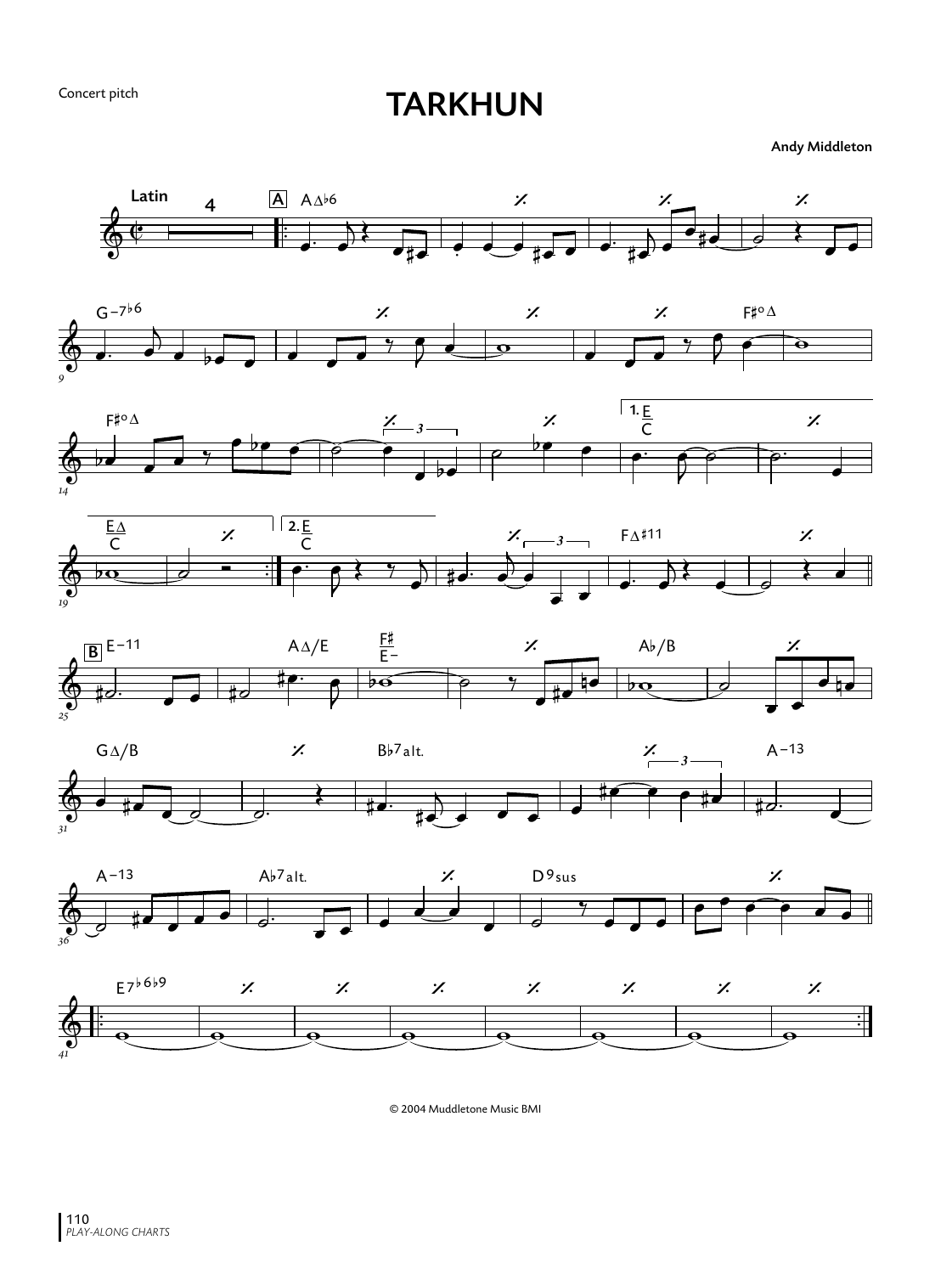![](_page_19_Figure_1.jpeg)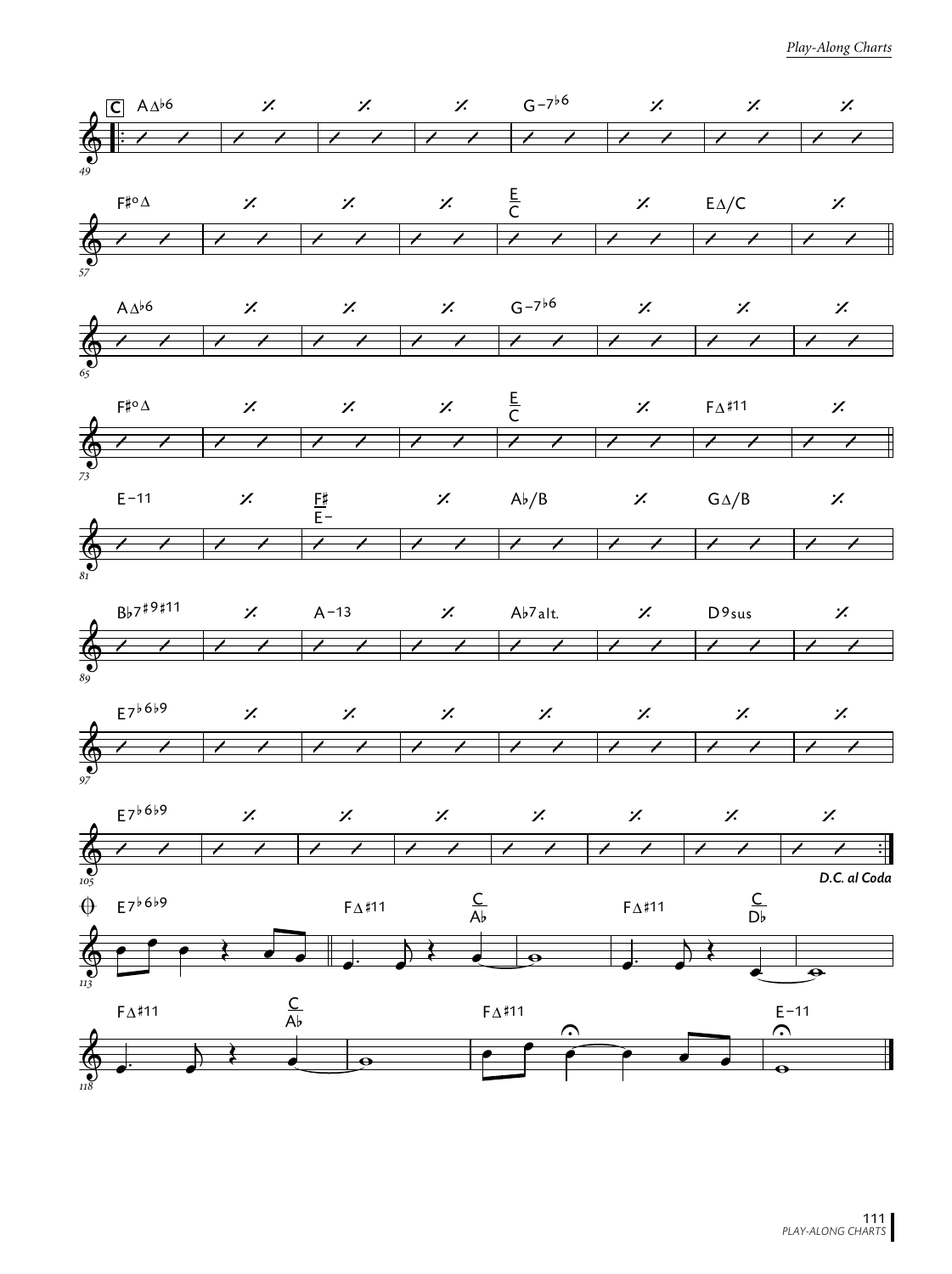# **TARKHUN**

Concert pitch, bass clef

 $\frac{1}{41}$ 

Andy Middleton

![](_page_20_Figure_4.jpeg)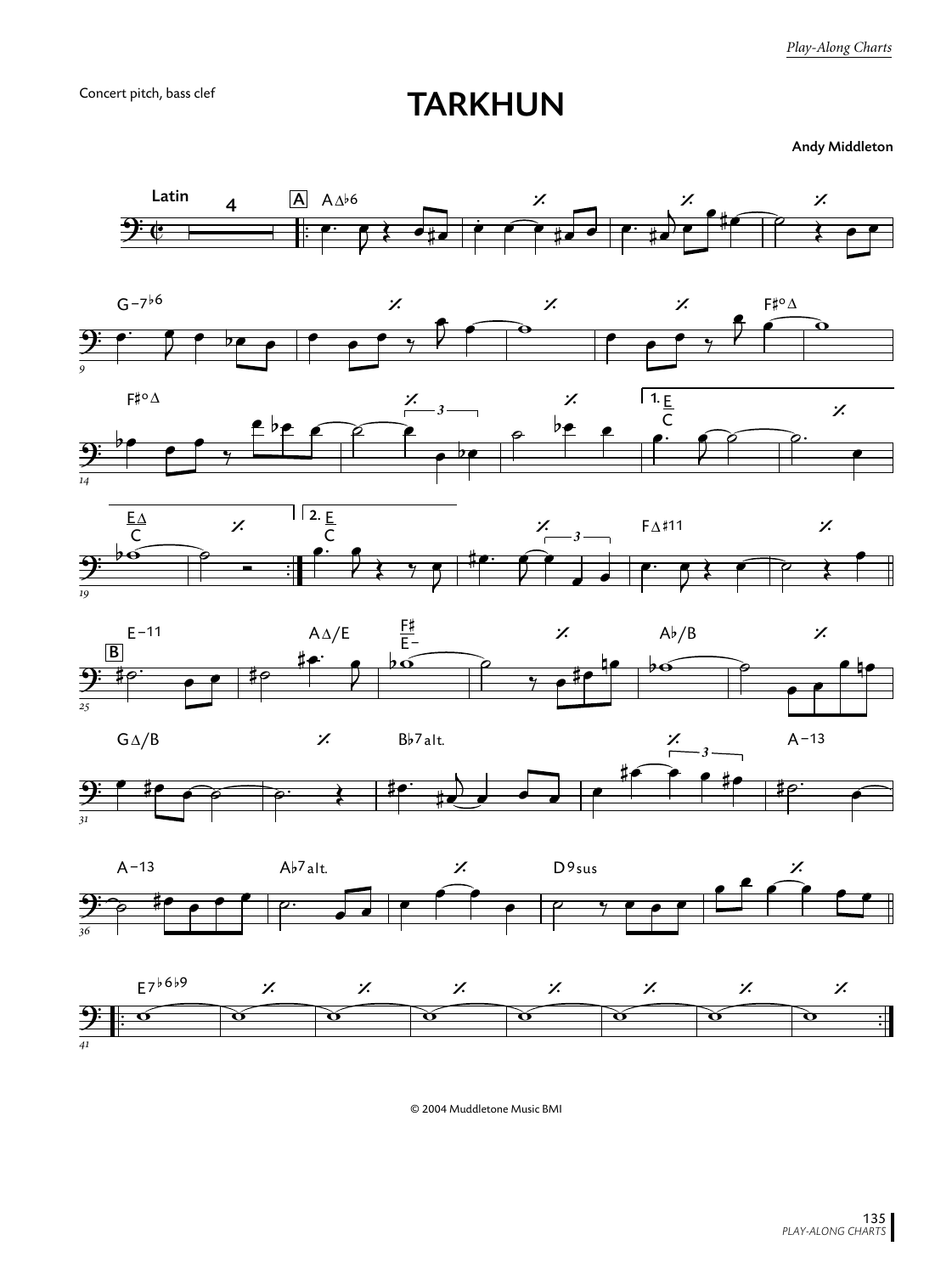![](_page_21_Figure_0.jpeg)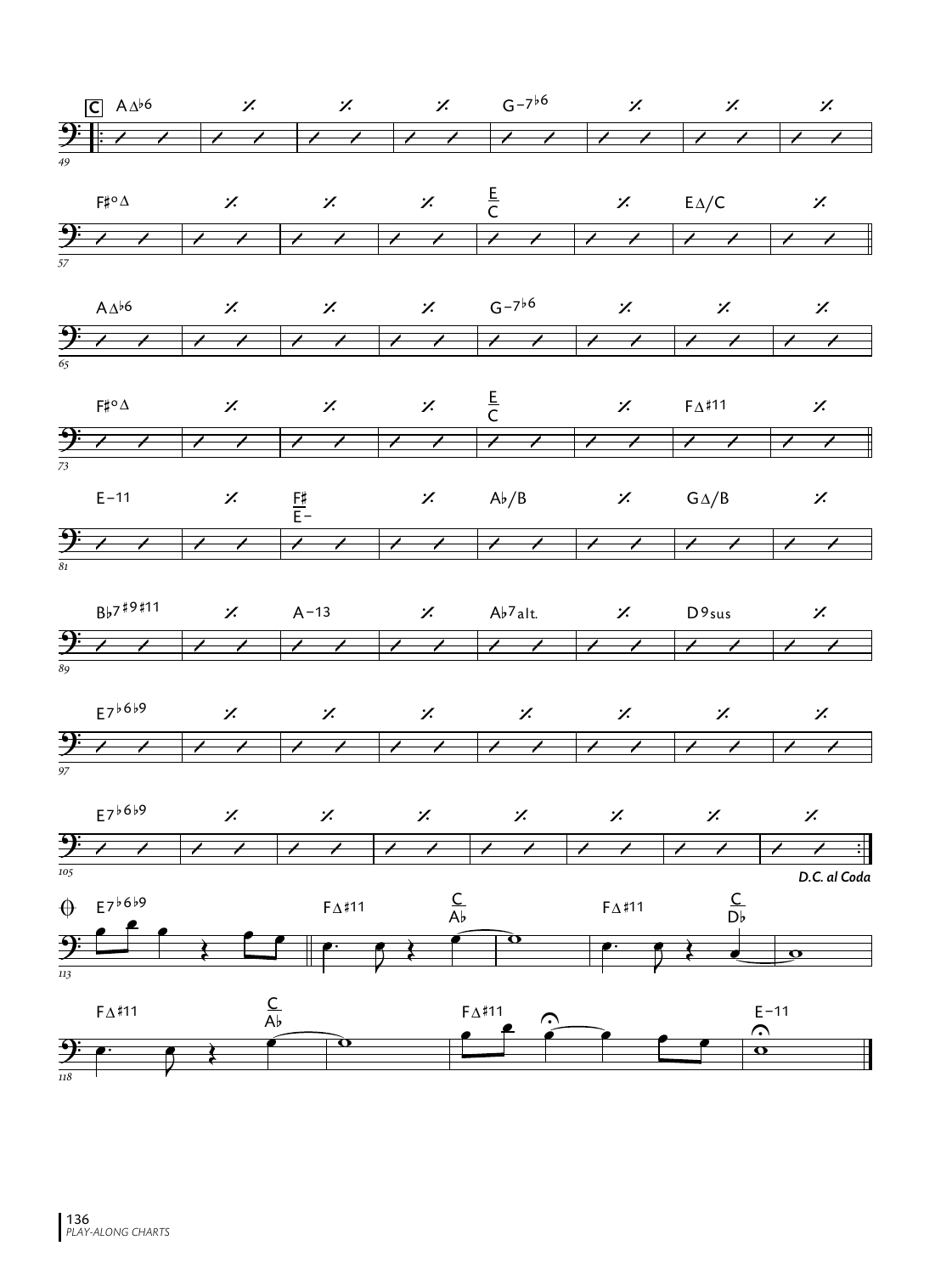# **TARKHUN**

**Andy Middleton** 

![](_page_22_Figure_2.jpeg)

![](_page_22_Figure_3.jpeg)

![](_page_22_Figure_4.jpeg)

![](_page_22_Figure_5.jpeg)

![](_page_22_Figure_6.jpeg)

![](_page_22_Figure_7.jpeg)

![](_page_22_Figure_8.jpeg)

![](_page_22_Figure_9.jpeg)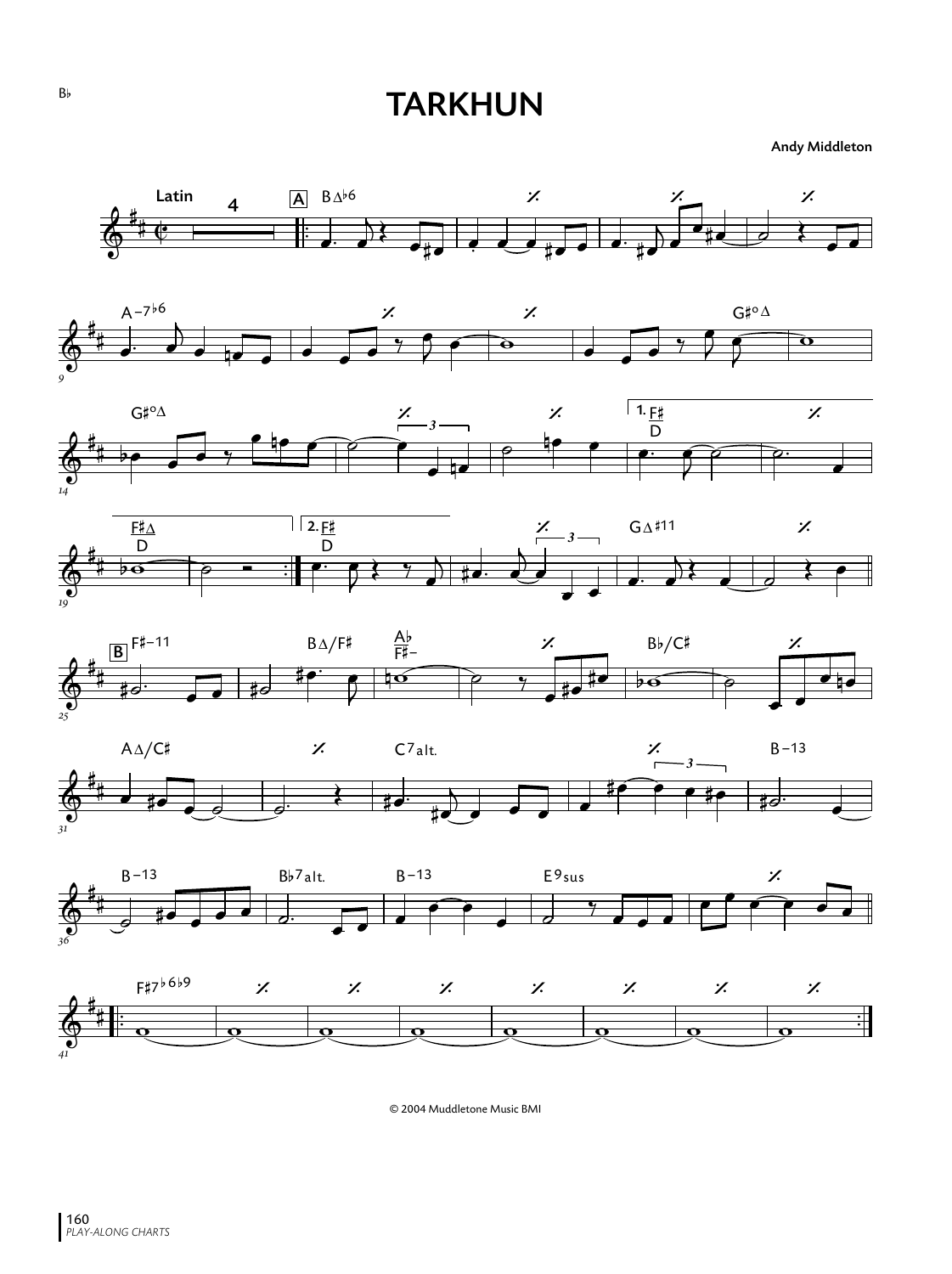# *Play-Along Charts*

![](_page_23_Figure_1.jpeg)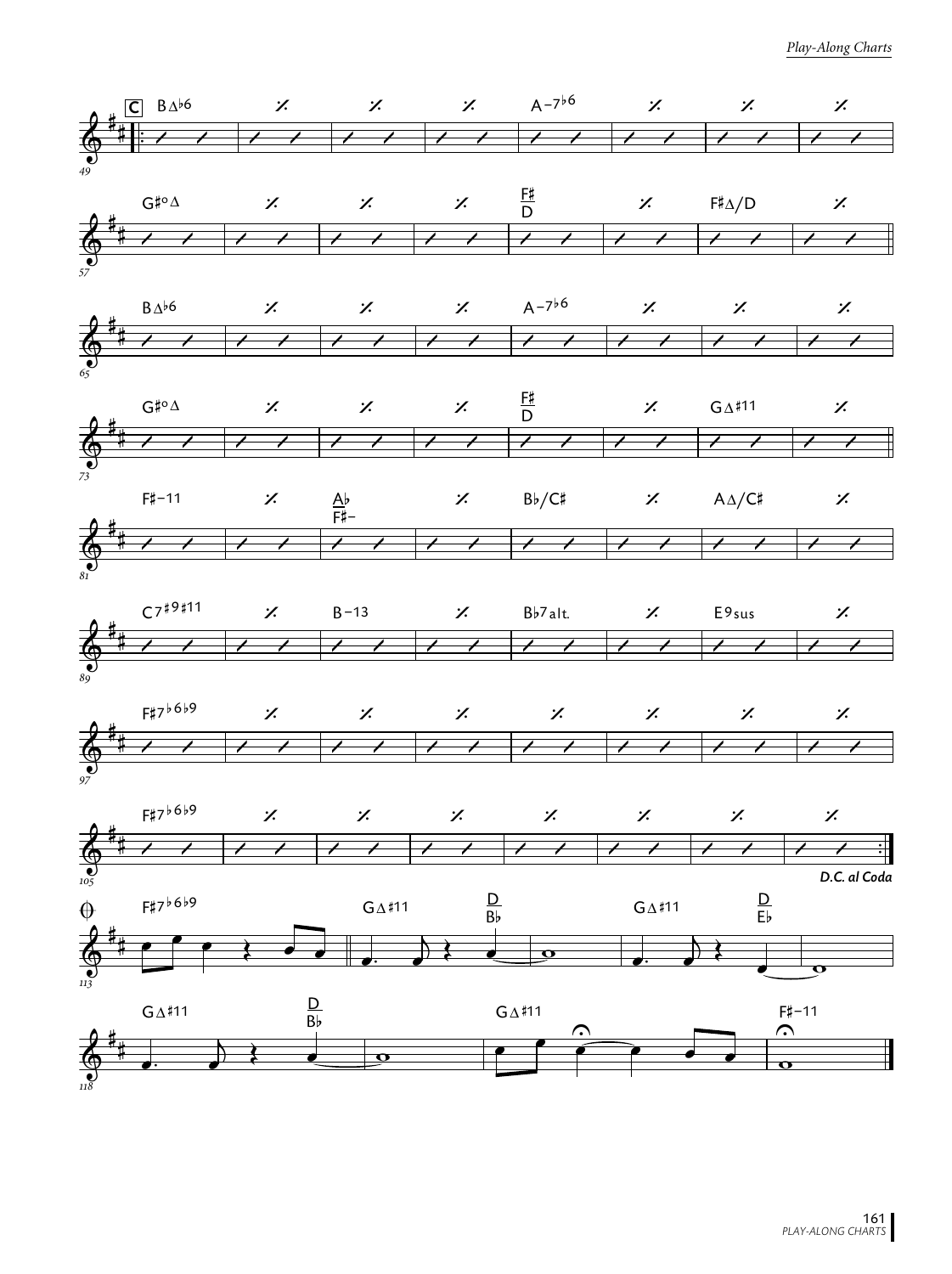# **TARKHUN**

**Andy Middleton** 

![](_page_24_Figure_2.jpeg)